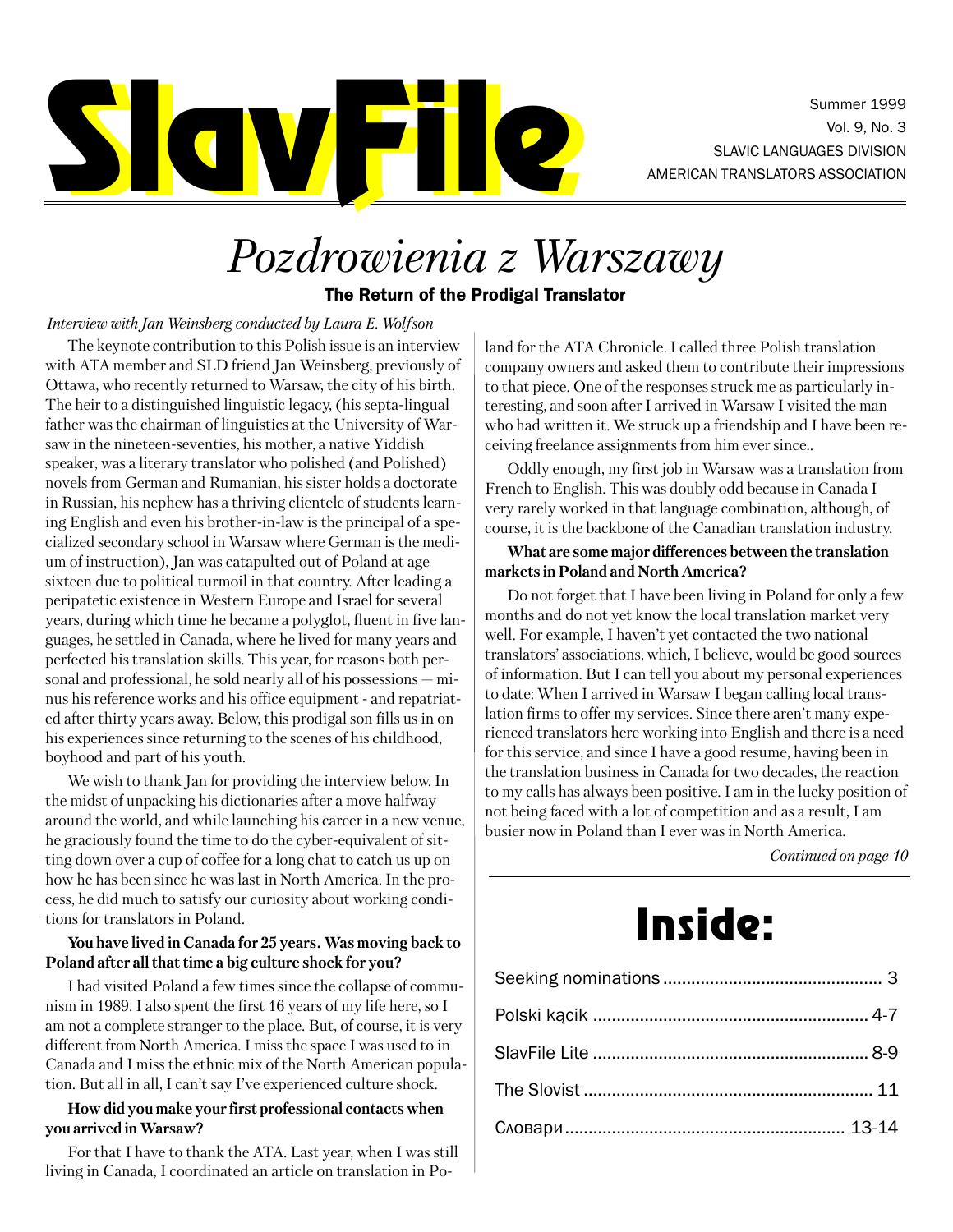### SLAVIC LANGUAGES DIVISION

#### **Officers**

Administrator: Natalia S. Kissock 1015 West 4th Street Morris, MN 56267 Tel: 320-589-3975 Fax: 320-589-3289 kissockn@infolink.morris.mn.us

Asst. Administrator: Alexey Serebrennikov 1455 49th Street, Apt.6-B Brooklyn, NY 11219 Tel.: 718-633-7090 Fax: 212-626-4120 serebrenniko@fordham.edu

#### Membership

\$15 addition to ATA membership fee and designation of Slavic Languages Division membership on application or renewal form provides full membership.

> Write to ATA, 1800 Diagonal Rd, Ste. 220, Alexandria, VA 22314

**SlavFile** is published four times yearly. Letters to the Editor, short articles of interest, and information for the calendar are invited.

Submissions become the property of *SlavFile* and are subject to editing. Opinions expressed are those of the authors and do not necessarily represent the views of the Editor or of the Division.

> Editor: Lydia Razran Stone 1111 Westmoreland Road Alexandria, VA 22308 Tel.& Fax: 703-768-5441 lydiastone@compuserve.com

Asst. Editor: Laura E. Wolfson 425 W. Sedgwick St., Apt. C Philadelphia, PA 19119 Tel: 215-438-5697 Fax: 215-438-1877 105456.2241@compuserve.com

Contributing Editor (Polish): Tomasz Popławski Tel: 773-929-1341 Fax: 773-929-7520 TomekP@flash.net

Layout and typesetting: Galina Raff 1140 Ashley Creek Drive Matthews, NC 28105 Tel: 704-849-8200 Fax: 704-841-2797 galina\_raff@worldnet.att.net

Subscription to *SlavFile* without other membership benefits: \$10 in USA and Canada and \$15 elsewhere. Write to Natalia S. Kissock at above address.

Cyrillic support for *SlavFile* is provided by *Fingertip Software* phone (800) 209-4063 fax (210) 659-8870 info@fingertipsoft.com http://www.cyrillic.com.

#### To the Editor:

I enjoyed reading Laura Wolfson's insightful review of the *English-Russian Dictionary of American Criminal Law* in the Spring 1999 issue of the *SlavFile* and heartily agree with her positive assessment of the book. However, her sole criticism of the dictionary–that it is too expensive–prompted me to write this letter, because I have just finished writing and funding the publication of a bilingual legal dictionary myself. What Laura may not realize is that the market for a book of this sort is miniscule. One owner of a store that sells bilingual dictionaries reports that a bestseller for his company is a dictionary that sells 100 copies a year! This means that even with a tiny print run of 1,000 copies (and short runs of this size are very expensive), it could take ten years to sell all the copies of a best-selling dictionary (and much longer to sell all the copies of a non-bestseller). On top of that, some booksellers (e.g. Amazon.com) demand a discount of 55% off the cover price, before they are willing to sell a book. Given this situation, it is pretty clear that the authors of the *English-Russian Dictionary of American Criminal Law* are not getting rich from the publication of their book. On the contrary, it was probably a labor of love–one that we as translators and interpreters must support if we are continue to benefit from their efforts. As Laura herself points out, the bilingual versions of standard U.S. legal documents in the book in and of themselves make it valuable–and I believe that professionals must be willing to pay for the tools of their trade. Imagine refusing to purchase Katzner's invaluable Russian dictionary just because it sells for \$32.50 in paperback! As an occasional instructor at Georgia State University, I would also note that the two required textbooks for a class I taught several years ago sold for \$72.50 and \$59.00, respectively–and I would venture that the students who bought them got much less use from them than Laura will from the *English-Russian Dictionary of American Criminal Law*. I believe that arguing that a valuable dictionary is not worth \$89.50 is not far removed from arguing that an interpreter should be paid \$10 or so an hour. Just as professional interpreters demand and deserve to be paid a rate commensurate with their valuable contribution to international communication, so they should be willing to pay a rate for a book that is commensurate with its value to their profession.

Sincerely,

Tom West

Atlanta, Georgia

*The editors wish to thank Tom for reminding us that translators and interpreters are not the only ones working with language who deserve to have their labor compensated at professional rates. To read more about Tom's experiences with dictionary compilation see the interview with him concerning his Spanish Dictionary of Business and Law in the May 1999 issue of the ATA Chronicle.*

#### ADVERTISING RATES AND SPECIFICATIONS

(width and height not to exceed the following measurements in cm) (

| Full page $(19 \times 24)$      | \$75 |
|---------------------------------|------|
| Half page (19 x 12 or 9.5 x 24) | \$50 |
| Ouarter page $(9.5 \times 12)$  | \$25 |
| Small ad/Business card (9 x 6)  | \$12 |
| TO PLACE AN AD                  |      |

All ads are payable in advance.

Send artwork by mail, and advertising copy in electronic format to the Layout Editor, Galina Raff. Ad copy must be accompanied by payment in full. Make check payable to "ATA."

Fall issue September 15 Winter 2000 issue December 11 **DISCOUNTS** 20% discount for SLD members 10% discount for second and each consecutive ad on calendar year basis.

Only one discount is allowed.

1999 DEADLINE

*OFFERS OF WORK FROM EMPLOYERS AND CLIENTS ARE PUBLISHED FREE*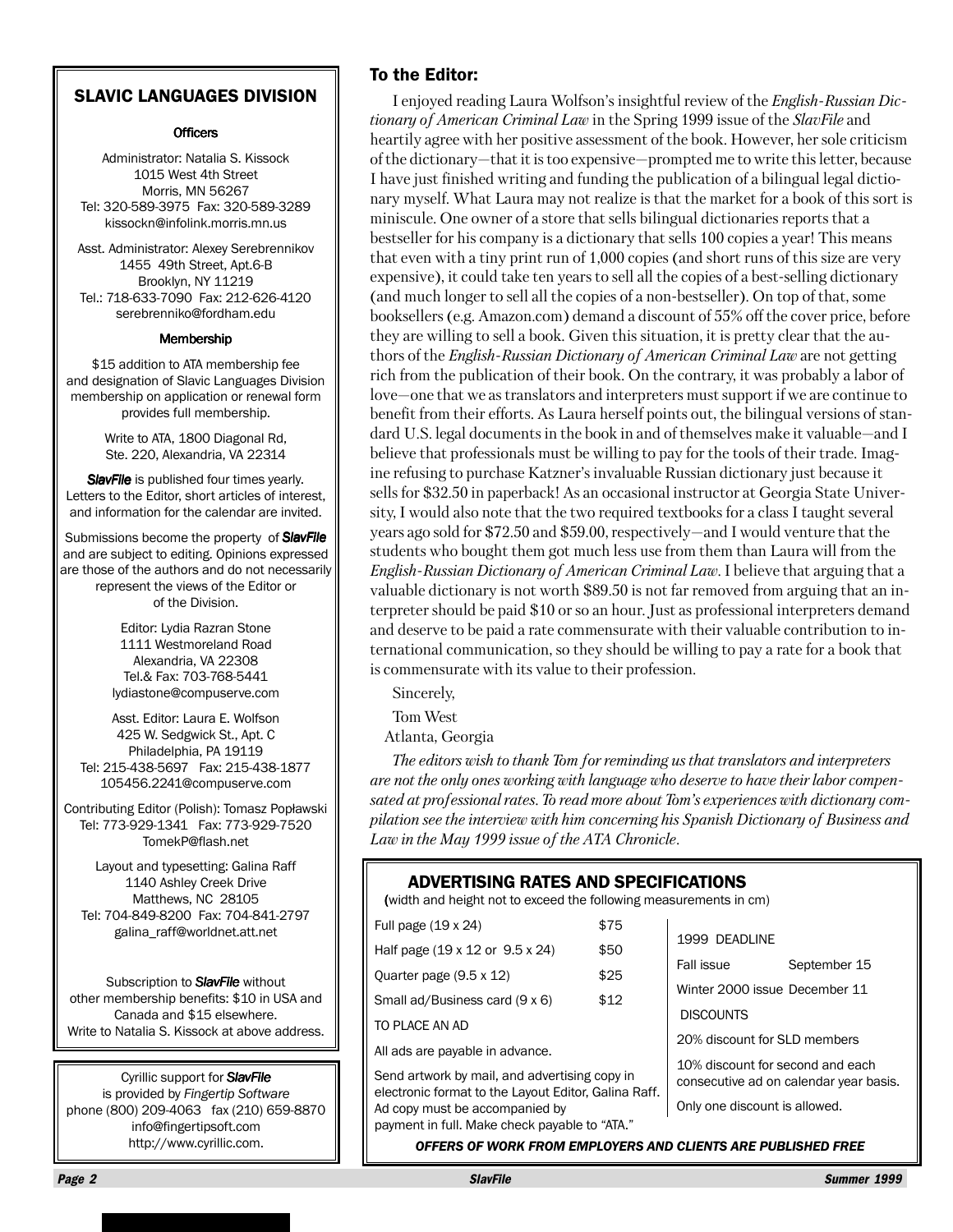## A FEW WORDS ABOUT THIS SPECIAL POLISH ISSUE

#### *Laura E. Wolfson*

Readers, I will be frank: ever since the 1994 ATA conference in Nashville when our division members voted – somewhat impetuously, I believe – to replace the word "Russian" in the name of our division with the word "Slavic," I have been pondering, in solitude and in the hearing of a few close colleagues, what this means for the SLD. I speak advisedly when I say that this vote was taken impetuously because, as far as I know, there was little discussion at the time about adding activities or broadening our scope so that the change in name would become a change in deed. When we were the Russian Language Division, life was simple and carefree: our only responsibilities were to those working in the one language mentioned in our title. At the same time, practitioners in other Slavic languages and languages of the former Soviet Union were free to take shelter under our commodious tent if they so chose, and no one could fault the division for not doing enough with those other languages, for we made no claim to serve them.

Since that vote in Nashville nearly five years ago, I think all will agree that we have been the *Slavic* Languages Division primarily in name. There is more that we could be doing to serve all of our constituents. Most of what we do is still aimed at practitioners of Russian. We continue to print articles in Russian in the newsletter without providing English translations, assuming that all of our readers know Russian. Some may say that since our membership is largely Russian-speaking, that is whom we should serve. But I say that others will come if we provide the relevant material and opportunities to participate and if we make everyone feel at home. And we must do so. Becoming more diverse and living up to the promise of our name is to the benefit of all.

There are signs of change. A few issues back, we found ourselves with three articles on Ukraine and Ukrainian, so, ex post facto, we dubbed that our special Ukrainian issue. Recently **Marie Hall**'s translations of the Polish poet Maria Pawlikowska-Jasnorzewska came in over the transom, and that submission has served as the kernel around which this special Polish issue – my brainchild – has grown. We are confident that this issue will be of interest to all our regular readers, even those who do not know Polish.

Special thanks go to **Tomasz Popławski** for pitching in and actively recruiting his friends and colleagues **Ewa Godlewska** and **Mikołaj Korzistka** to write the three Polish-related articles for this issue after solicitations in the ATA Chronicle and the Slavfile brought in a near-zero response. As a pleasant and unexpected result of producing this issue (and as noted elsewhere in this issue), Tomasz has now become our regular contributing editor for all things Polish. We also wish to thank **Jan Weinsberg** of Warsaw for providing the interview on the front page.

Now that the Slavic Languages Division is starting to live up to its name, we ask you, our readers, to help us continue moving in that direction. Without participation from you, the members, we cannot keep our readers informed about late-breaking developments in Ruthenian, Macedonian, Belarussian, Slovak and all the other languages in the large, warm and contentious Slavic family. Write to us with your ideas and suggestions. The floor is open, the microphones are on, our operators are standing by at the switchboard, ready to take your call.

## SEEKING NOMINATIONS FOR SLAVIC LANGUAGE DIVISION ADMINISTRATOR

Nominations are now open for the Administrator and Assistant Administrator of the Slavic Language Division. All enthusiastic, qualified applicants are invited to throw their hats into the ring. This is your opportunity to have a greater voice in your organization, and to improve your visibility among your peers and potential clients. Nomination Committee recommendations must be made by the second week in August, so contact Committee members as soon as possible.

As well put by Paul Gallagher for the article analogous to this one two years ago, successful candidates will have the following characteristics:

1. **Commitment, dedication, a willingness to get the job done** (if you are here against your will, you won't be effective).

2. **Vision, a sense of what should be done, a sense of direction** (this is essential to any leader).

3. **The ability to involve others and to delegate responsibilities** (the SLD Administrator and Assistant Administrator can be most effective by involving others and creating a sense that this division belongs to all its members).

## AND ASSISTANT ADMINISTRATOR

4. **The ability to listen** (to accept good advice from all sources and balance it against one's own judgment and vision for the good of the Division).

5. **And maybe more…** (fill in the blank with what you think will make a good SLD Administrator or Assistant Administrator).

Job descriptions follow. If you decide run for one of these positions, or would like to suggest another qualified nominee, please contact any member of the **SLD Nominating Committee:**

| Cornelia Brown | 10 Williams St., Clinton, NY 13323<br>Tel. (315) 853-7711 · Fax (315) 853-771<br>e-mail: cebrown@hamilton.edu    |
|----------------|------------------------------------------------------------------------------------------------------------------|
|                | Elena Levintova 201 Glenwood Circle #3-B Monterey CA 93940                                                       |
|                | Tel. (408) 648-1136 · Fax (408) 333-1225<br>e-mail: 103535@compuserve.com                                        |
| Sasha Veysben  | 2218 Nome Court, Aurora CO 80014<br>Tel. (303) 750-9179 · Fax (303) 755-8249<br>e-mail: crossingpoint@uswest.net |

*Continued on page 9*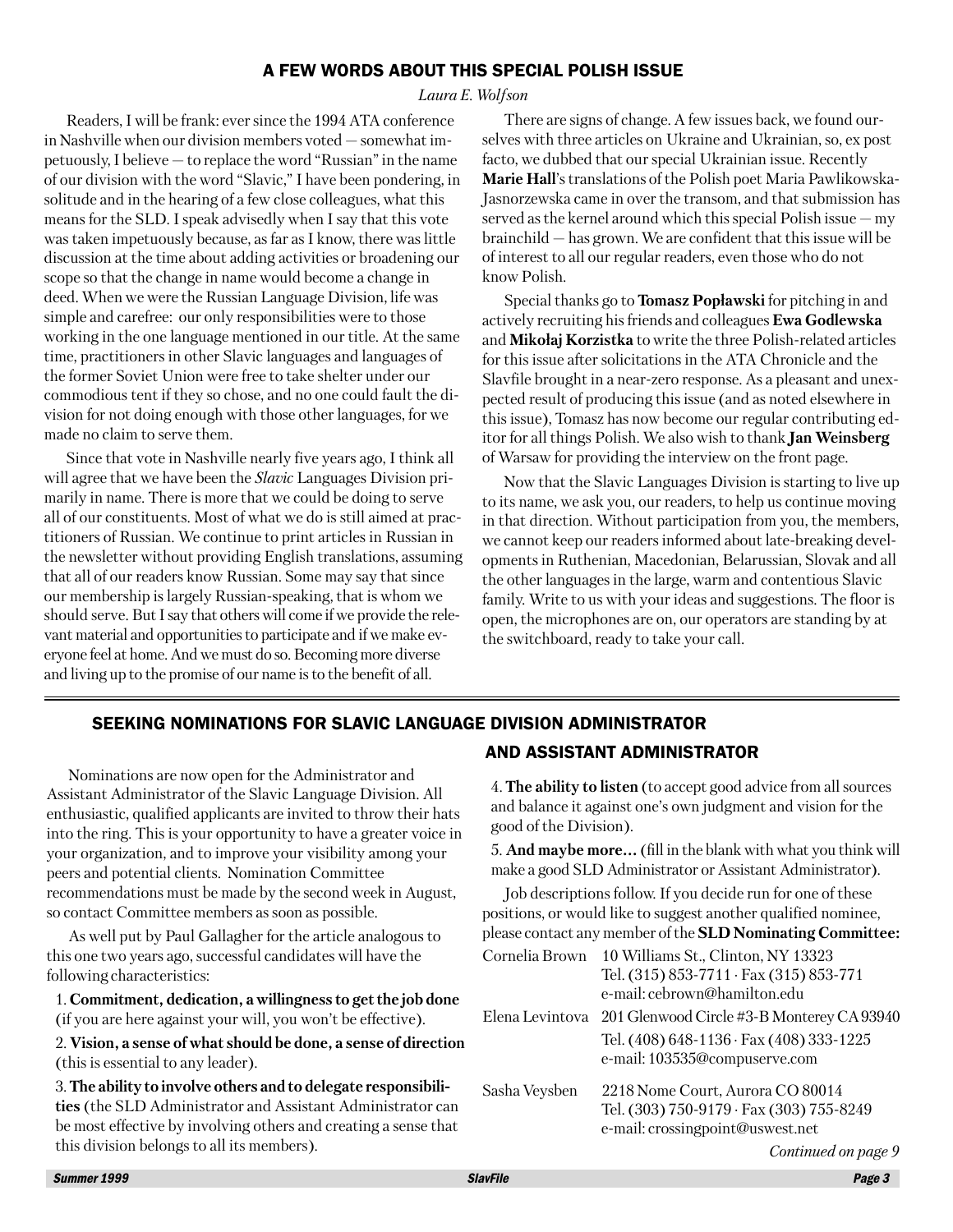#### WHEN IN ROME DO AS THE ROMANS DO

#### OR HOW TO INTERPRET A LANGUAGE THAT DOES NOT EXIST

#### *Ewa Godlewska*

When I boarded a Polish Airlines Boeing 767 in Warsaw nearly two years ago and set off for the United States, I already had a few years of translation experience. I had worked as an in-house translator and interpreter for a Polish newspaper, and had also done quite a bit of freelance work for a number of translation companies in Poland. In Chicago I soon started working as an interpreter in a Polish community with which I was somewhat familiar from previous short visits. I expected this to be a challenge, as all new things are, but I was quite confident that I would manage easily. However, when one of the first clients I interpreted for at a meeting with an American attorney confessed that he had a problem with a*"mistermeaner"* (but, thank God! no felonies) – I realized I would be in for a surprise more often than I had originally thought.

It is well-known that the language of the Polish-American community has its own unique flavor. In a new linguistic environment people inevitably acquire certain phrases or words they come across on a daily basis. The tricky part of it is, however, that in the course of it these words are often altered to the point of distortion and fixed in that form. This is done either in an attempt to simplify the pronunciation of English phrases or in the firm conviction that the new usage is, in fact how given phrases or words are pronounced and/or function in the original. Whatever the reasons for these strange borrowings, an interpreter is often forced to convey the meaning of words that exist in neither the source nor the target language. He or she has to restore the words to their original shapes in order to uncover the true meaning. In the process, the interpreter discovers some general tendencies governing the speech of the Polish-American community and gains experience that makes the decoding process easier.

In short, Poles attempt to make the English words look and sound as Polish as possible. They pick up a word in its basic form and apply to it the grammatical rules governing Polish. This tendency is common for both nouns and verbs. That is, nouns decline and verbs conjugate, just as they do in Polish. And as a result, a weird register is formed, which may be relatively easily understood by those who have been here for a while, but which leaves relatives in Poland (or first-time visitors from Poland) confused. And so, a Pole *keszuje* his check in a bank, *orderuje* his pizza for lunch, and calls airlines in order to *zabukować* (to book) his ticket to go on a vacation. Should it turn out that his plans have changed, he has the right to *skanselować* (to cancel) his reservation within a certain period of time. Otherwise, he may assume that the deal is clinched and can make a note of it in his calendar or *zasejwować* (to save) it in his electronic organizer.

Construction industry terms are handled in a similar manner. You need to *sandować* (to sand) the floors to make them look smooth and *zapejntować* (to paint) over a smudge on the wall. The latter may be done either in the traditional way, or you can choose to *posprejować* (to spray the paint) here and there if it just needs a cosmetic touch-up.

Nouns are just as much fun. A woman once explained to her attorney that she was caught crossing the Canadian border *na fał-* *szywych plejtach* (on false plates). No wonder she ended up being stopped by the *kapy* (cops), and eventually had to appear *w korcie* (in court) at the Circuit Court of Cook County (pronounced *country,* which gives a new exciting meaning to the term *country music*).

Fortunately, not all people come into conflict with law-enforcement agencies and are generally involved in more mundane tasks. They work hard *w ofisach* (in offices) or *w szapach* (in shops). They go shopping in their spare time and, like all of us, feel fortunate if they find a real bargain *na sejlu* (on sale). They don't want to be placed in the position of having to spend weeks or months *na lejofie* (being laid off) and they worry about whether or not their *insiura* (insurance) will cover all the medical expenses incurred as a result of a car accident.

The field of construction, again, has made a significant contribution to the speech of Polish immigrants with words like *kantertapy* (countertops), *karpety* (carpets), *flory* (floors) and *tubajfory* (twoby-fours). In order to do a job properly, a contractor needs *tulce* (tools). But first and foremost, he should get his *lajznes* (license), otherwise he may have a brush with the law. The word *lajznes* comes in handy in a variety of other contexts, too. For example, you are definitely required to have a *drajwer lajznes* or, better still, *lajznes draiwer* in order to drive a vehicle. Which reminds me of another commonly used word, which, I have to confess, beat me for days. That word is … *TAJLO*. *Tajlo* is nothing more than a title, a document evidencing ownership. Interestingly, its usage in that particular form is so common that even if you translate it into Polish, you will most likely hear a client double check: "You mean *tajlo*, right?".

This type of new-speak is a well-known phenomenon in the Polish-American community in Chicago and an easy target for criticism, mockery and jokes. However, for us, the interpreters, it is first of all a significant communication problem. It requires the interpreter to respond quickly to the most unexpected and unusual phrases uttered by Polish speakers. There is no time or place for laughter and amusement when you are interpreting in a courtroom and you don't understand what your client is telling you in what is supposed to be your native language.

On the other hand, I am quite sure that this is not something confined to the Polish-American environment and that translators and interpreters serving other communities here in the United States have similar stories to share. In fact, this is what makes our work exciting and each assignment unpredictable. Before you experience this phenomenon first-hand, you don't fully realize why it is easier to interpret for someone who has had no contact whatsoever with English. But maybe I should just take the rough with the smooth, as an old saying has it. Or, as my Polish friends suggested to me, why don't I just *kikirizi.* That is "take it easy' (in case you haven't guessed).

*Ewa Godlewska works as an in-house translator and interpreter in a Chicago-based law office specializing in immigration and family law. She translates articles for a legal advice column published in the Polish weekly* Alfa *in addition to working as a free-lance translator and interpreter in the Polish, English and Russian languages. She can be reached at 773-631-0555 or e-mail: egodl@ix.netcom.com*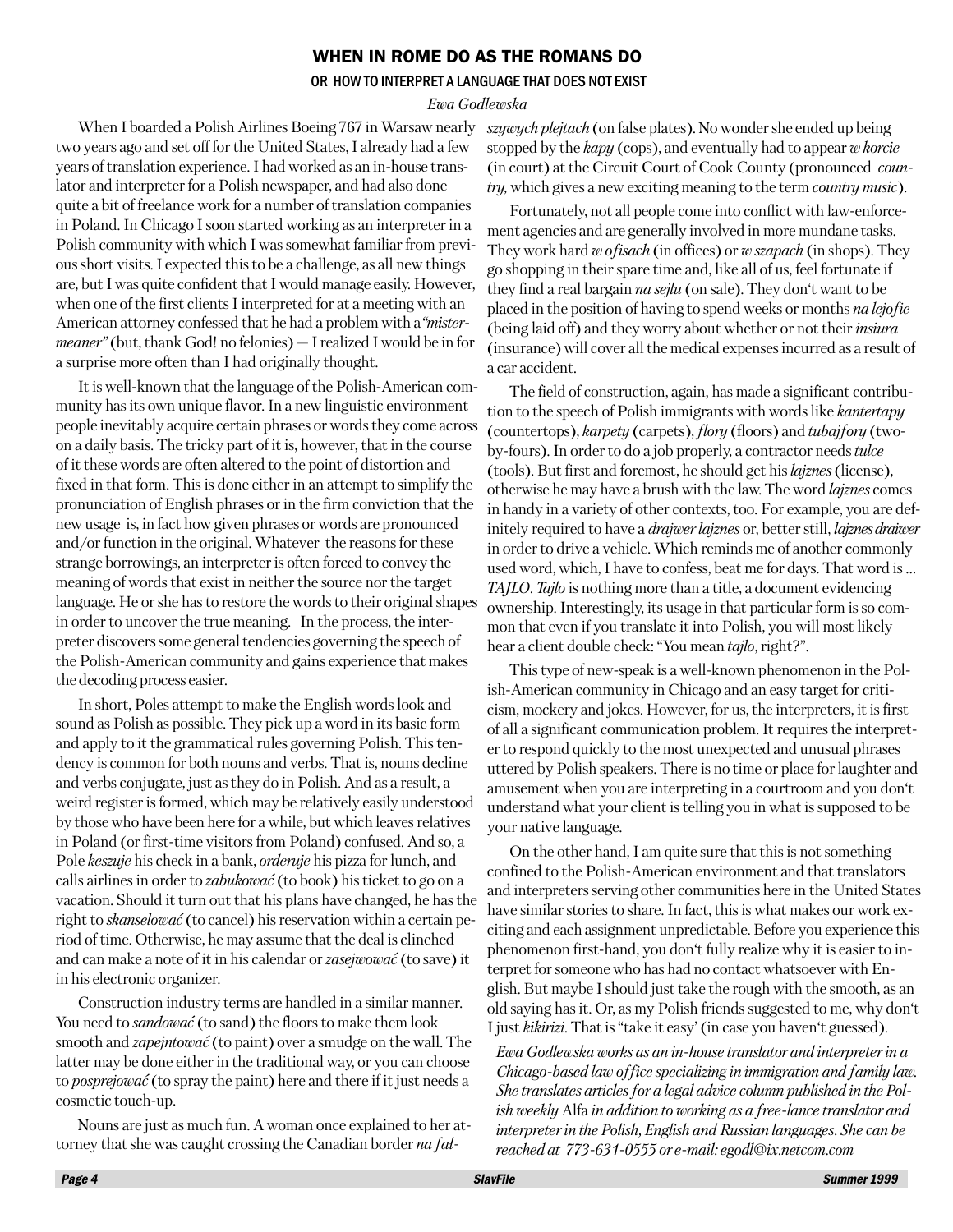#### RELATIVE UNTRANSLATABILITY: NO JOKE TO THE CONSCIENTIOUS TRANSLATOR

*Mikołaj Korzistka*

"I got a new car for my wife" – says Joe.

"Well, I think you got a very good deal" – responds his friend.

What Joe had in mind was that he bought a new car for his wife; his friend jokingly implied that the wife was the payment for the car. A poor joke, but a good illustration of the concept of *relative untranslatability*.

We may say that something in the *source language* is *relatively untranslatable* when the meaning or the intent of the *original* cannot be rendered in the *target language*. Hence the difficulty in translating the joke above. In the English original, the double meaning of "got" is responsible for the humor, however weak, of the joke, and cannot be translated into Polish in a way that will create the same effect. To render the first meaning of "got for" you would have to use "dla", as in "Dostałem nowy samochód dla mojej żony"; to translate the response you would have to use "za", as in "Za swoją żonę dostałem nowy samochód". As a result, not only is the underlying humor lost (*the intent*), but you also end up with two differently constructed sentences (each one bearing one of the two *meanings)*. Dead-end, right?

Not necessarily. You can deal with the problem, if you can analyze why this joke is funny and find a way to create the same effect in the target language. It is not always easy and possible (hence the "relative" in the name), but a good translator should be able to cope with the problem in one way or another. A great deal will depend on what type of text you are working on and how much freedom, if any, you have to "shift" or "transfer" the meaning or the intent from one word, phrase or sentence in the source language to another word, phrase or sentence in the target language.

To understand how and if this can be done, let's look for a moment at three different levels of a good translation. Generally, the translation should retain the *lexical* (word for word) and *syntactic* (grammatical) *equivalence* of the original. However, in many instances, we decide to use good sense and opt for *pragmatic equivalence instead.* Instead of adhering word for word and phrase for phrase to the original, we find the target language equivalent that best renders the original meaning and intent of the original, and this may sometimes mean having to forego lexical and/or syntactic equivalence.

The lexical equivalence is usually the most important type when you work on scientific, legal or business texts, in which omitting or inexactly translating even a single word may have enormous consequences. Simple lexical errors are also important as they can distort the meaning and make you the butt of jokes. One of the best translation stories I've heard was about an interpreter who translated the English original "The company applied for a revolver" into Polish "Firma złożyła podanie o broń" – "The company applied for a gun". The poor fellow did not

know that bankers use the colloquial term "revolver" when referring to "revolving loans".

Lexical and syntactic equivalences are equally important when translating poems, songs, and texts where structure is as important as content. If you have ever tried to translate a poem, you know what I am talking about. Not only do you have to be able to retain the syntactic level – probably the most important in poetry (the flow, the melody of words), but you must also be able to render well the lexical level (the meaning of the words that comprise the flow).

Achieving pragmatic equivalence is probably the most difficult, because you, the translator, have to use your own judgment to weigh the possible benefits or limitations of your choices. This level of equivalence is most important in translations of literary works – you always try to find the right mix of words and structures that will convey not just the meaning, but also the author's idiosyncrasies, and that will help you retain the flavor of the original. Ironically, though, pragmatic equivalence is also the one most naturally used by bilingual speakers. A good example here are idioms – the English "It is raining cats and dogs" automatically translates into Polish "Pierze żabami"(raining toads) and nobody questions the validity of the translation.

Back to our little joke, then. When I was a student, this joke was used in classes on the theory of translation as an example of relative untranslatability. We duly recorded it in our notes and filed it away in our memories to tell later as a joke at parties. Several months later, in a smartalecky mood, we threw it at another teacher. She taught a Practical Translation course, and as we later found out, was an accomplished translator of Polish Renaissance poets (an equivalent of Formula 1 in translation, at least for me). Imagine our surprise when she said that everything could be translated. We still doubted, but an hour later when the class was over she walked up to our little group and said, "I have it"

"Wymieniłem starą na nową Syrenkę" – powiedział Józek. "No to zrobiłeś dobry interes" – rzucił jego kumpel.

"Stara" - "an old one" can both be understood as "my old car" and as "my old lady", the colloquial term for a wife in Polish. Our professor analyzed the joke and found another Polish word that could render humor and ambiguity in the same way that "for" did in the English original. Thus she retained all the necessary elements of the original (the intent or the humor, and the meaning or the content), losing only the lexical equivalence of "got" ("wymieniłem" means "I traded"), secondary and expendable in this example. Simple, wasn't it?

The lexical (purely linguistic) problem illustrated by the joke is only one of the reasons you come across the issue of relative untranslatability. There are cultural or social differences between the source and target languages that quite often prevent you from translating the original perfectly. The ones I have found in my free-lance work to be most dangerous are the ones I dubbed "*the hidden untranslatables*". A good example here would be items in financial statements. (I happen to be doing a lot of that, lately, both ways – English to Polish and Polish to English.) *Continued on page 6*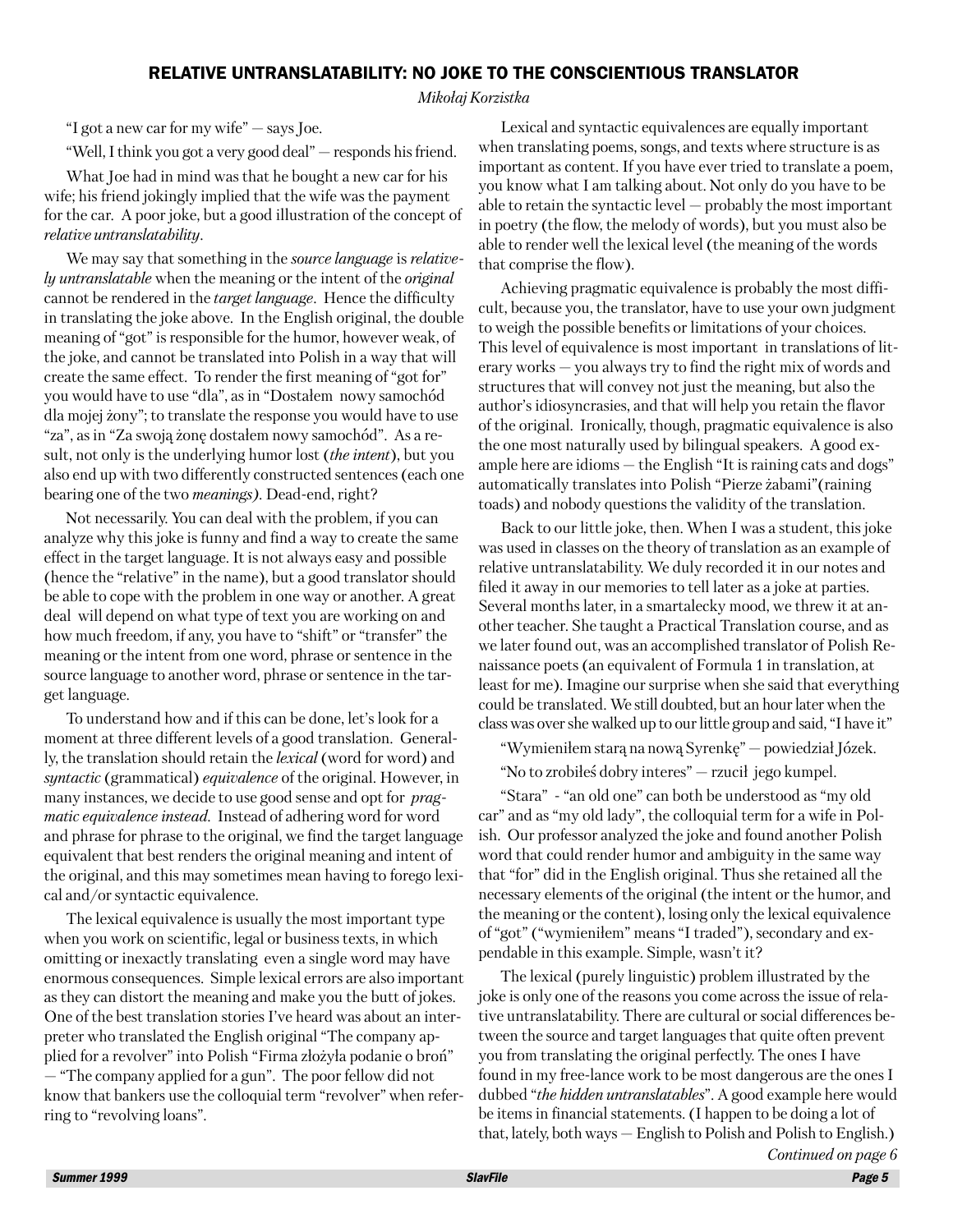#### TRANSLATIONS OF MARIA PAWLIKOWSKA-JASNORZEWSKA

#### *Marie Hall*

Maria Pawlikowska-Jasnorzewska was born Maria Kossak in 1891 in Krakow. She died, a refugee, in 1945 in Manchester, England. In an introduction to her work, Krzysztof Cwikliński writes, "She so elegant, so attached to beauty, the creation of which was the reason for her existence, left the world in a hospital room smelling of carbolic acid, with smoking chimneys hiding the sun outside her window and cotton mill machinery drowning out the song of birds."

Maria was the privileged daughter of a famous family of artists, educated privately, brought up in a home that one writer described as "a great, slightly disintegrated ark." She was exposed to a circle of intellectuals which gave her a solid background in art and philosophy, but left her imagination free and uninhibited. Her poetry was first published in 1922 and made her the first woman-poet to win complete acceptance in the Skamander group of Polish poets, a group with a following and influence similar to that of the Bloomsbury circle of Virginia Woolf.

#### RELATIVE *Continued from page 5*

With accounting in both countries done in slightly different ways, quite often, accounting terms in both languages, though cognates, refer to items differently defined in both accounting cultures. As a result, you sometimes end up with a translation, which, while ideal on the surface, is essentially wrong in meaning. And in most cases, you can't count on anybody to help you – most American accountants are not familiar with Polish accounting rules, and vice versa. The only solution to this problem I have found so far is to footnote anything I find suspicious, using the original terms. The alternative is to become a certified accountant in both countries.

There are many other examples of relative untranslatability - we could probably swap them all night long. What is important, though, is to keep the issue in mind and keep your eyes open during even the most innocuous translation jobs.

*Mikolaj Korzistka graduated in 1987 from the Jagiellonian University with an MA degree in English. He has been a free-lance translator/interpreter for 12 years; in the last 5 years has specialized in translations of banking, financial and investments texts. He can be reached at mikolaj@interaccess.com*.

"Startling originality," a book-jacket phrase applied to Emily Dickinson, would apply just as well to this poet. Her work, which seems effortless and playful at times, is most serious in its juxtaposition of ideas. Her perceptive observation of nature and her use of color produce a forceful visual impact.

I discovered Pawlikowska-Jasnorzewska through serendipity while I was browsing in a Warsaw bookstore.

*Marie Hall lives on Mount Desert Island, Maine in an area she describes as "justifiably called Eden." She began her career as a Slavic translator working on Russian Biological Abstracts. Several thousand articles and eight books later (articles from Polish and Russian on a wide variety of subjects, mainly biosciences, books from Russian mostly on educational and developmental psychology), she is now working with Alexei S. Eliseev, a Russian cosmonaut, on a translation of his memoirs. She can be reached electronically at: mjhall@acadia.net.*

## Ad Hoc SLD Term Standardization Commission

*Vadim Khazin and Michael Ishenko*

In response to the letter from ATA President Elect Ann G. Macfarlane published in the Spring 1999 issue of SlavFile we invite members of the Slavic Division wishing to participate in the ad-hoc commission (group?) on Standardization of Russian/ Ukrainian-English geographical and administrative terms and correspondence formats (a) express your willingness by writing to either of us (see our coordinates below); (b) share with us your ideas on how this commission should operate to obtain the best and most useful results. Please contact us as soon as possible so that we can inform the Division of the Group's composition in the next issue of *SlavFile*. Those unable to participate in the Commission are still encouraged to send ideas and input.

Vadim Khazin 44 Federal Key Colts Neck, NJ 07722 Tel. 212-650-8094 (w), 732-308-9335 (h) Fax 212-650-8097 (w), 732-866-4372 (h) E-mail: VadKhazin@cs.com

Mike Ishenko 228 Woodbridge Circle San Mateo, CA 94403 Tel. 650-212-1300 Fax 650-212-1400 E-mail: Ishenko@aol.com

#### MESSAGE FROM VADIM KHAZIN

In the last issue of SlavFile some tables were published and a response sheet enclosed regarding the rendering of Russian/Ukrainian geographical names and administrative divisions in English and vice versa, with an appeal to send your choices, suggestions or ideas to me. Unfortunately, the percentage of respondents appeared to be ridiculously small, although some of them were quite valuable. For example, Ludmila Davis sent a copy of the official Ukrainian document (in the form of a resolution issued by a governmental commission) decreeing how Ukrainian proper names must be rendered in English. Although I already have enough responses (mainly from other sources,like the last ATA Conference and LANTRA) to produce statistically viable conclusions, I would like to give the members of SLD one last chance to cast their votes on this issue - say, till September.Otherwise I am planning to wrap this project up in the fall.

Vadim Khazin (fax 212-650-8097 or 732-866-4372; e-mail VadKhazin@cs.com)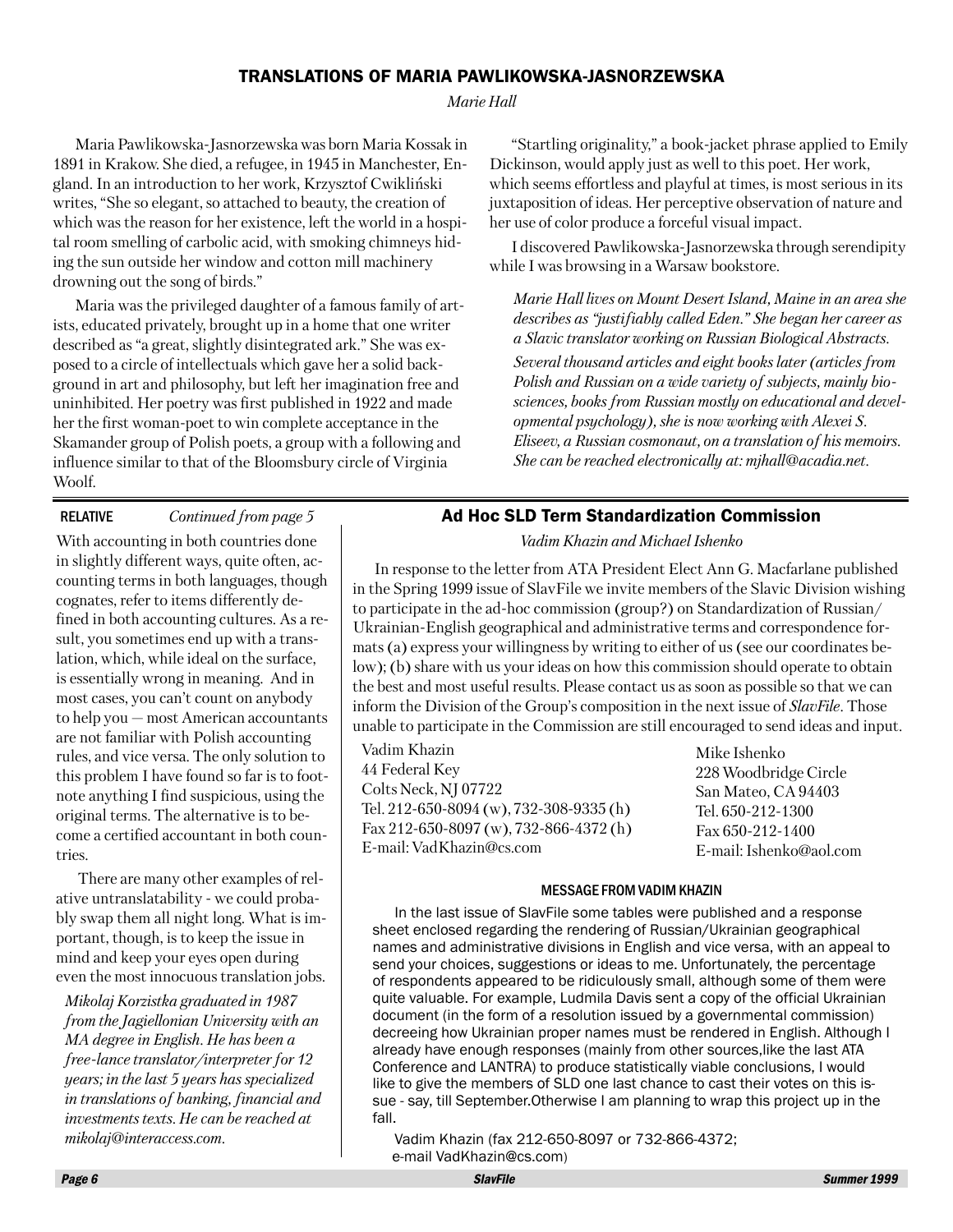#### CZAS KRAWIEC KULAWY

Czas, jak to Czas, krawiec kulawy, z chińskim wąsem, suchotnik żwawy, coraz to inne skrawki przed oczy mi kładzie, spoczywające w ponurej szufladzie. Czarne, bure, zielone i wesołe w kratki, to zgrzebne szare płótno, to znów atłas gładki. Raz — coś błysło jak złotem, zamigotało zielonym klejnotem, zatęczyło na zgięciu, zachrzęściło w dotknięciu... Więc krzyknęłam: "Ach! z tego, z tego chcę mieć suknię!" Lecz Czas, jak to Czas, zły krawiec, tak pod wąsem fuknie: "To sprzedane do nieba — cała sztuka niech większego szczęścia nie szuka."

—To rzekłszy, schował prędko próbkę do szuflady, a mnie pokazał sukno barwy — czekolady. —

#### BARWY

Oto jest fiolet — drzewa cień idący żwirem, fiolet łączący miłość czerwieni z szafirem. — Tam brzóz różowa kora i zieleń wesoła, a w jej ruchliwej sukni nieb błękitne koła. A we mnie biało, biało, cicho, jednostajnie bo noszę w sobie wszystkich barw skupioną tajnię, — O, jakże się w białości mojej bieli męczą chcę barwą być — a któż mnie rozbije na tęczę?

#### ROBOTA ANIOŁA STRÓŻA

Gonił cię mój stróż anioł po świecie, o mój Drogi, biegł wciąż za tobą przez lasy, przez łany, potrącał cię ku mnie, zapędzał cię do mnie, ciągnął za obie ręce, spychał z prostej drogi o miłości coś szeptał, bredził nieprzytomnie, pachniał jak wytężone białe nikotiany... Siedzący noc całą przy tobie na warcie krzyczał głosem jak trąby złote i waltornie, to znów o łaskę twoją modlił się pokornie —zbawienie własne diabłom rzucał na pożarcie! — Wreszcie ciebie ślepego, ciebie niechętnego zawiódł przemocą do mojego pokoju, gdzie siedziałam płacząca, Pan Bóg wie dlaczego, jak to się zdarza czasami. — Wpuścił cię naprzód, sam został za drzwiami, zatańczył w triumfie jakiś taniec boski potem twarz zakrył szatą srebrnobiałą, zamyślił się pełen troski i jęknął z przerażenia nad tym, co się stało —

#### RÓŻA

W tym parku pobladłym, bez śmiechów i gości, przy róży rozkwitłej stoję. Otośmy jedynymi świadkami piękności ja jej, a ona mojej.

#### TIME, THE LIMPING TAILOR

Time, as Time, a limping tailor with Chinese whiskers, a lively consumptive, keeps showing me more and more swatches that lie in his dark closet. Black, brown, green, bright plaid, rough gray linen, then smooth velvet. Once — something flashed, like gold, flickered like a green jewel, made rainbows when folded, rustled when touched... I cried: "Oh, this! this I want for my dress!"

But Time, Time the mean tailor, snorted in his whiskers, "This was sold to heaven — the whole bolt one is lucky just to see such a piece — one mustn't look for greater happiness." Having said this, he quickly hid the swatch in the closet And showed me woolen cloth the color of — chocolate. —

#### COLORS

Here is violet — the shadow of tree on gravel, Violet, uniting crimson's love with sapphire. There, rosy birch bark and airy greenery, And in the birch's rustling dress, circles of heavenly blue. But within me, white, white, changeless, silent — For within me lies the dense secret of all colors. Oh, how I suffer in the whiteness of my white — I want to be color — but who will break me into a rainbow?

#### THE WORK OF MY GUARDIAN ANGEL

My guardian angel pursued you across the world, ran after you always, through forests, over fields, nudged you toward me, drove you toward me, pulled you by both hands, pushed you off the straight and narrow — whispered something about love, mumbled subconsciously, smelled like concentrated white nicotiana...

Sitting with you on watch all night, he called with the voice of a golden trumpet or French horn, or prayed humbly for your favor, —casting his own salvation to the devil!— Finally he led you, blind and unwilling, by force, to my chamber where, as it sometimes happens, I sat crying, God knows why.— He let you enter first while he stayed behind the door, danced some sort of heavenly triumphant dance then covered his face with his silver-white robe, and fell to thinking, full of trepidation and gasped with dread at what had happened —

#### THE ROSE

In this quiet park, no visitors, no laughter, I stand beside a full-blown rose. We are the lone witnesses to beauty — I to hers, she to mine.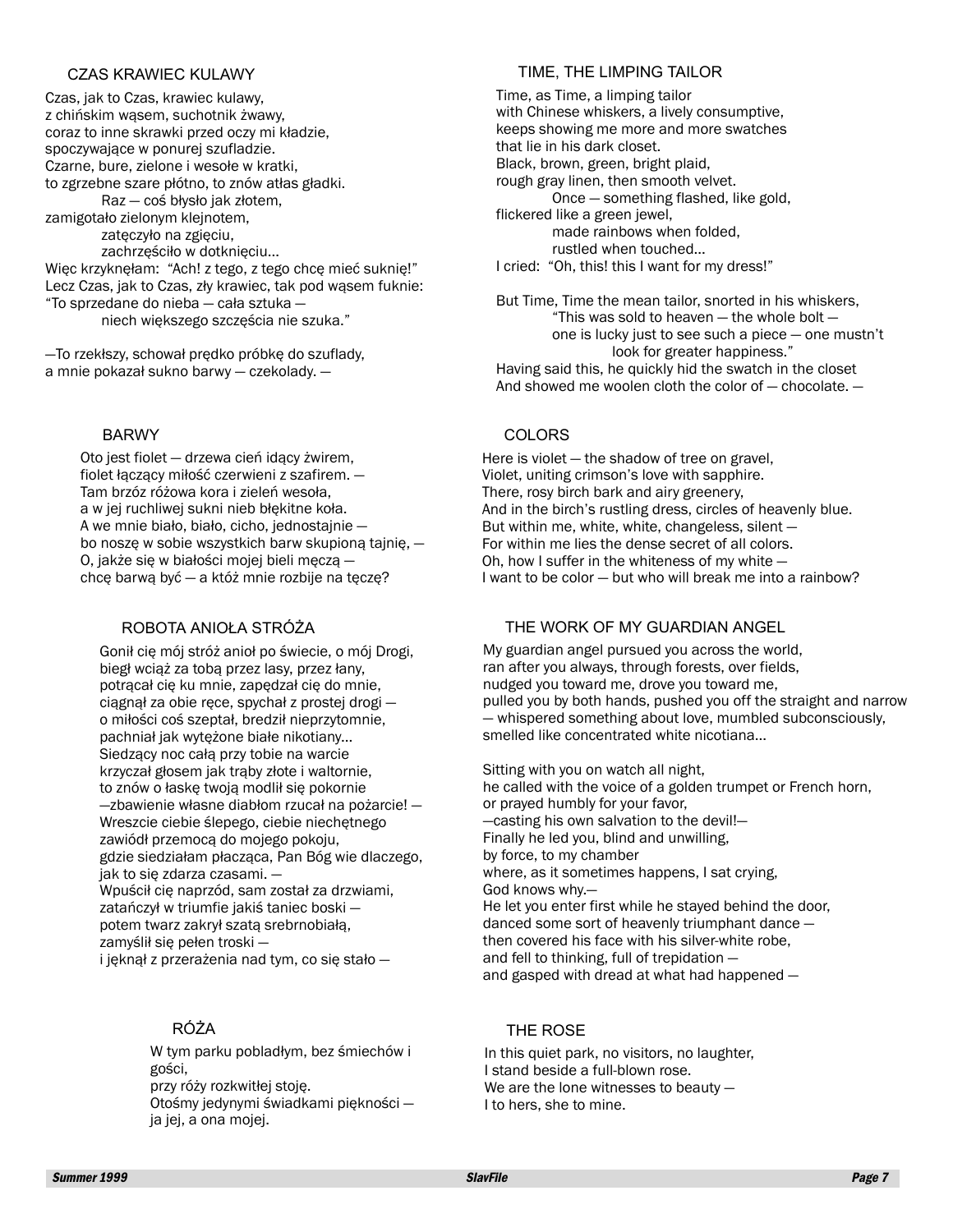## SLAVFILE LITE: NOT BY WORD COUNT ALONE

#### *Lydia Razran Stone*

My mother has been visiting me. The other evening, after listening to my husband and me discussing the details of the mailbox made to look like Baba Yaga's hut he is making me for my birthday, she said to me, "I keep waiting for you to outgrow your 'Russian phase.'" I estimate she has been waiting somewhere between 35 and 40 years. I thought she sounded rather wistful.

I am visited by recurrent metaphors for the activities and phenomena that are important to me. For example, doing a relatively straightforward general translation or a technical translation in a familiar area tends to remind me of cross-country skiing. There I am whizzing along, and suddenly I see some danger or obstacle in the path, an exposed tree root for example; one second I am thinking to myself, "Gee, I wonder how I am going to get myself past that one." And often, if I am lucky, the next second I suddenly realize that I am past it. On the other hand, when I encounter one of those Russian sentences that can only be translated by laborious disassembly and then reassembly in English.). I see myself as a do-it-yourselfer who has just taken apart and then put back together an alarm clock and is just about to congratulate herself for a job well-done when she notices a small but significant pile of leftover gears and the like sitting on the work table.

When I am translating from Russian to English, I see the English language as an enormous hardware store that carries absolutely anything anybody would ever want or need, (as well as some things not in this category) but is extremely disorganized. The good translator, then, is a kind of old geezer salesclerk who has been working in the store for decades and is the only person who can immediately put his hands on the exact gizmo that someone needs for a repair or project. On the other hand, when I have to produce anything more than the most banal sentence in Russian, I see that language as a kind of elegant foreign children's tinker toy or the like (only purchasable, no doubt, for a great deal of money at high end toy stores). Even small children from the country of this toy's manufacture are able to assemble its brightly colored parts into graceful and elaborate structures. But whenever I, a foreigner who came to this game too late, make an attempt, the pieces just come apart in my hands, or at best, with great effort I am able to put together a rather misshapen and unattractive construction.

On the subject of distortion, if the Brightonisms I cited in last month's column can indeed be considered linguistic distortions, I bent some of them even further out of shape; юзданый should have been юзаный and фудстэмпчик should have been фудстэмпщик (in other words, not a dear little food stamp, but someone who uses or relies on the same). SLD member Natalia Geilman of Richfield, Minnesota clearly finds such bilingual neologisms deplorable. She writes, "The article you wrote in the last issue of Slavfile literally "задела меня за живое"! It's so frustrating to hear that terrible mixture, Ruslish, which so many immigrants speak nowadays. I am strongly convinced that the proportion of "Russified" English words increases with the decrease of knowledge of either language. People who do speak English do not try to impress others with that terrible lingo. Here are some gems, frequently used in Minnesota Russianspeaking community: апплаивать (на субсидированную квартиру, бенефиты, вэлфер и т.д.), юзаные (не "юзданые") машины, либо кары, драйвер, нюрс (nurse) - и, конечно, аппойнтмент." See also the article in this issue written by Ewa Godlewska for a somewhat less negative discussion of the analogous phenomenon in the speech of the Polish community of Chicago.

As for me, I tend to see a large dollop of creativity in this phenomenon. Just as the child who says "I goed" is demonstrating a more profound and rule-governed attempt to master English than one who simply repeats "I went," the immigrants (ignorant of syntactic niceties as they may be) who coin some Ruslish phrase seem to me to be embodying a creative principle in human thought: the attempt at all costs to endow the environment with meaning. (Yes, I tend to find some grafitti creative too, although I realize I might well feel differently if it were my property serving as the canvas.) I see this phenomenon in action in the family of my friend Liana where I visit frequently. Her oldest daughter Irada is the main practitioner. In full command of both languages, she mixes and adapts them either as a form of punning, to import a nuance from one language to another, or to imply when speaking Russian that she is referring to an intrinsically American phenomenon. In one of my favorite uses, she declines the English verb "to miss" in Russian, saying, when her mother is away, " $MIC(C)$ ую." The beauty of it is that the grammatically regular though semantically barbarous Russian phrase is homonymous with the English phrase with the same meaning, "I miss you." Another of my favorite words used in this family is "бебичный," meaning, of course, childish.

I was delighted to read the following quotation in the *Washington Post Book Review Section* (May 23,1999) review of SLD member Marian Schwartz's recent translation of Nina Berberova's *The Book of Happiness* (New Directions, 1999): "As limpidly preserved by Marian Schwartz's translations, Berberova's is a prose of small gestures, pregnant moments and memories polished bright as sea pebbles by the constant tumbling of thought." Though I have not read this translation, I know enough about the nature of literary translation in general to say that a more accurate verb than "preserved" might have been "recreated."

As you will have noticed, this is our special Polish issue! This issue was conceived by our assistant editor Laura Wolfson, and it was only through her persistent and optimistic efforts that it came into being. Laura (and I) are very grateful to Tomasz Popławski, who not only wrote an article for us, but recruited two of his fellow Polish translators to do likewise. Tomasz's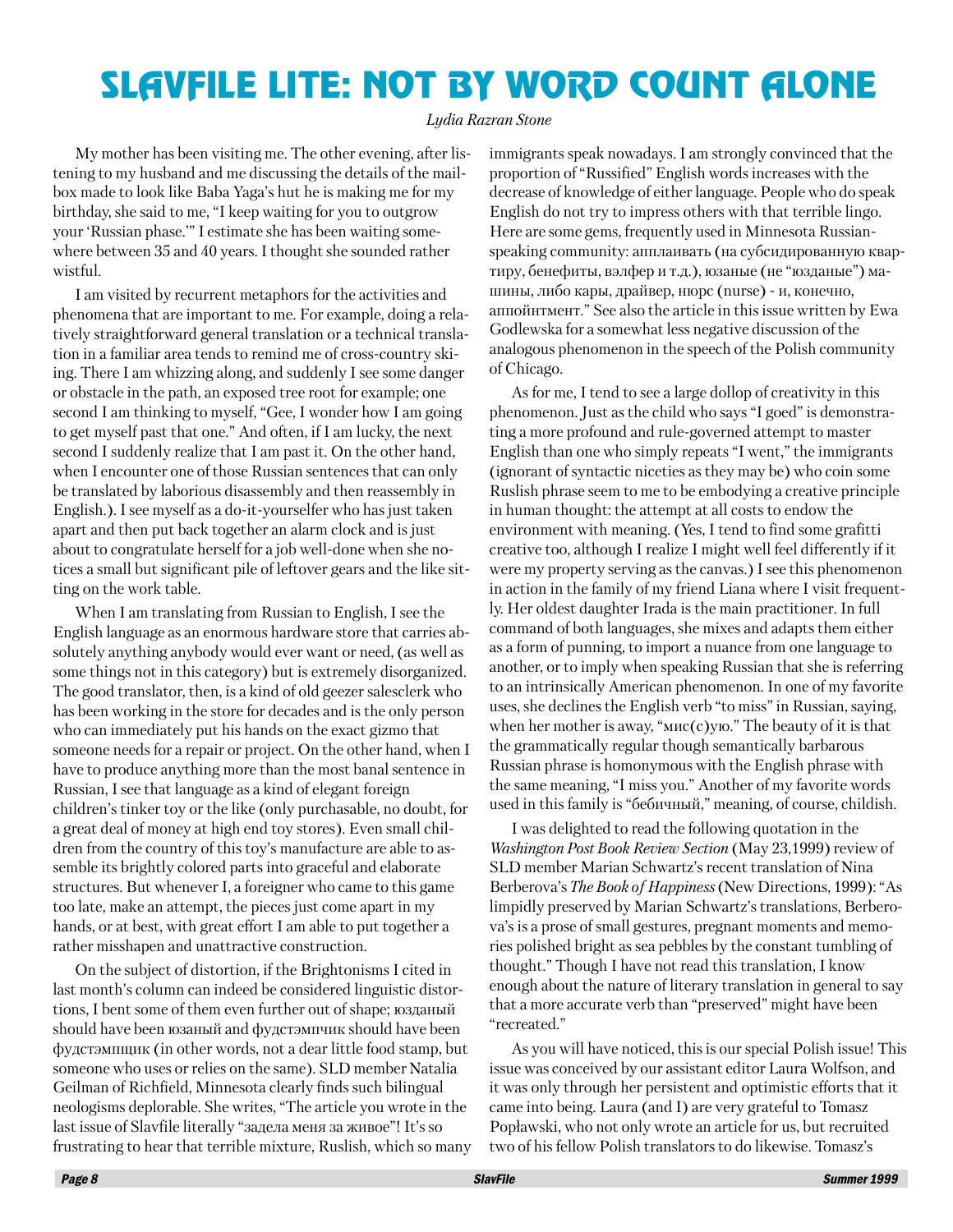#### SEEKING MOMINATIONS *Continued from page 3*

The following descriptions of responsibilities have been condensed and paraphrased somewhat from the ATA by-laws.

#### ADMINISTRATOR'S RESPONSIBILITIES -

1. maintain overall responsibility for keeping Division activities going; serve as a focal point and encourage others undertaking those activities.

2. write a column for the Division newsletter, and confer with the editor as to subject matter, layout etc. of the newsletter.

3. review and submit to headquarters all claims for financial reimbursement from members for costs incurred carrying out Division duties

4. prepare a proposed budget for the upcoming fiscal year for the ATA Treasurer in August, and an annual report for presentation to the Board of Directors and the Membership at the annual Conference. The financial statement itself is now prepared by ATA.

5. prepare an agenda for the Division Annual Meeting at the annual ATA Conference and chair that meeting.

6. represent the Division, to the general public, prospective and present members, and ATA leaders and membership.

7. answer inquiries, as time permits.

8. delegate specific tasks relating to the division and check to make sure they are done.

#### ASSISTANT ADMINISTRATOR'S RESPONSIBILITIES -

1. assist the Administrator in performance of duties listed above.

2. coordinate presentations in the Division language/subject area at the annual conference.

Since the duties of both the Administrator and Assistant involve the annual conference, members who are not willing, at least in principle, to attend conferences during there tenure should not volunteer for these positions. Current Administrator, Natasha Kissock, says that the most time-consuming task has been answering inquiries. However, note that this responsibility is modified by the phrase, as time permits. Furthermore, current SLD staff are working on a series of form letters that can be e-mailed in answer to the majority of inquirers, thus cutting down the demands of this task. Natasha also reports that ATA Headquarters is very helpful with a number of the Administrator and Assistant Administrator's duties.

ATTENTION ACTIVE ATA MEMBERS: Fame and Fortune —Yours for the taking!

- BE A HERO:
- BE A ROLE MODEL;
- **BE A CELEBRITY;**
- **BE A MENSCH:**
- **BE A SPORT:**

BE AN SLD OFFICER (Administrator, or Assistant Administrator)!

name will now appear on the masthead in every edition, as his efforts on this issue have earned him the title of Contributing Editor (Polish). With his help, we hope to give Polish language services a more prominent place in our publication and our readers' attention. Even readers who know no Polish are advised to read this Polish issue attentively as the submissions are of considerable general interest. Laura and I were both struck by the high quality English prose submitted by all the native speakers of Polish who contributed to this issue.

As this column's contribution to the Polish theme, I offer the following witty poems and their translations. The English-language author, Stanley H. Barkan, is the editor of Cross Cultural Review of World Literature and Art. In 1991 he was named Poetry Teacher of the Year by the New York City Board of Education and Poets' House and is also the recipient of Poor Richard's Award by the Small Press Center for "a quarter century of high quality publishing." The Polish poet and translator of both his own poem (see back page of this *SlavFile* issue) and Barkan's is a recipient of a number of literary awards and has published nine poetry book (six in Polish, two in English and one bilingual).

#### First Birth

Covered with leaves she rises out of the earth she first, not Adam. How much more likely (more provable), he from her pit than she from his rib. It was a man who wrote the myth. *Stanley H. Barkan.*

#### Pierwszy Poród

Pokryta liśćmi podnosi się z ziemi ona pierwsza a nie Adam. O ile bardziej realny (autentyczny) on z jej łona niż ona z jego żebra. Mężczyzną był który ten mit napisał. *Translated by Adam Szyper*

From: Under the Apple Tree/Pod Jabłonią (Kraków, Poland: Oficyna Confraterni Poetów, 1998).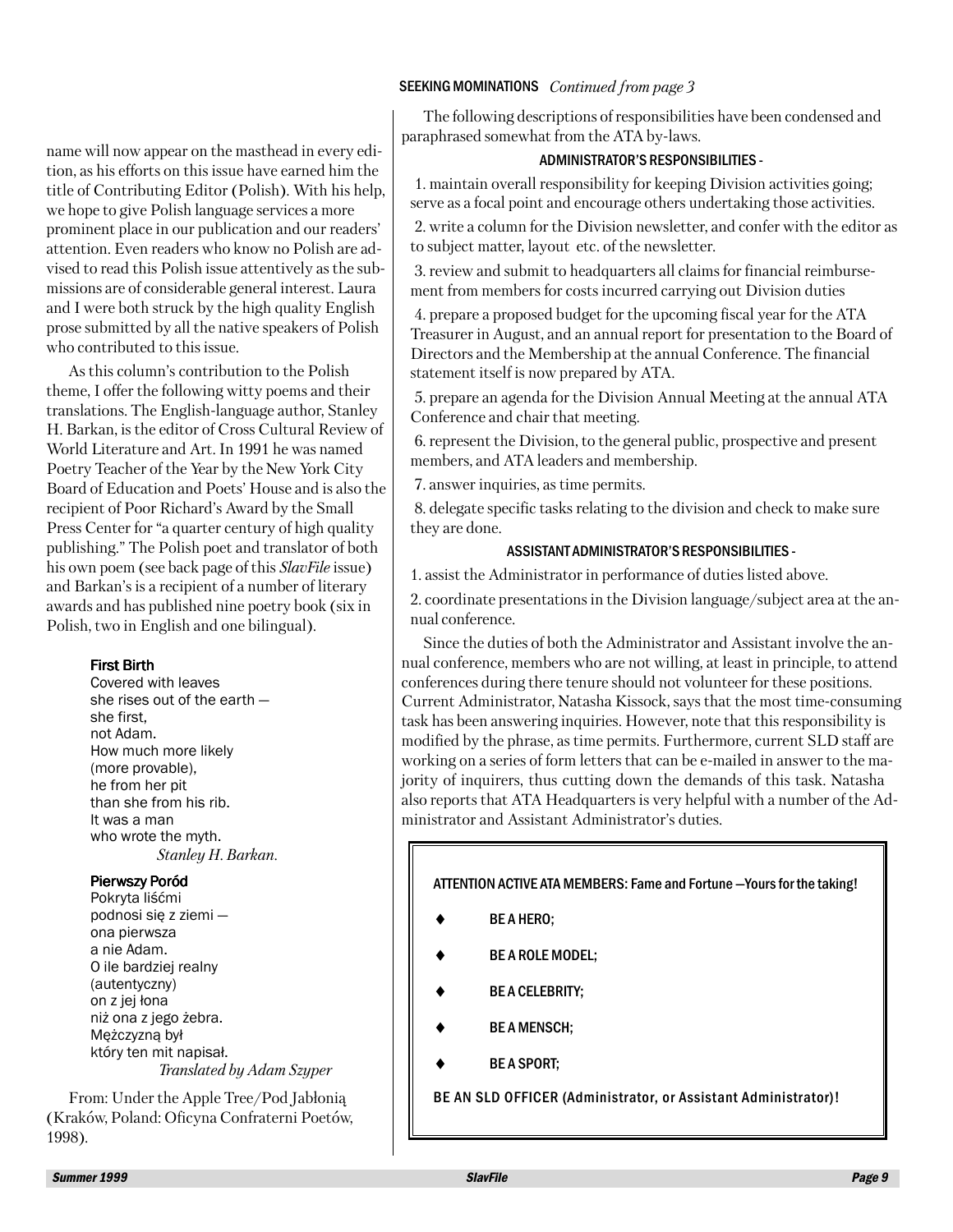#### POZDROWIENIA Z WARSZAWY *Continued from page 1*

Now that I think of it, I did have one unpleasant experience while prospecting for translation contracts: I went to a large translation agency to take a test. After a brief conversation with the company's manager I was told to sit down at a small table in a very noisy room full of women making telemarketing calls. There was a sign covering the front wall that said: "TŁUMACZYMY Z KLASĄ" (We Translate with Class). I didn't like the noise and the little table but I was very concerned about getting work at that time so I decided to tough it out. The text I had to translate was on financial aspects of a retirement fund. It was difficult and I was glad I had thought of bringing a financial dictionary. I was plodding stoically along when suddenly I realized that the hubbub in the room had died down. I looked up and saw the owner of the company standing over me. He said: "Prawdziwy tłumacz obywa się bez słownika," [Real translators can do without dictionaries] and handed me back my resume. I was stunned. No dictionary? What was he talking about? I have always encouraged neophyte translators to consult dictionaries more than they are naturally inclined to and this man is telling me this?! I was so furious that I got up and left holding the resume in my shaking hand. However, on all other occasions I was treated very professionally.

#### **Were you forced to change any aspects of the way you work as a result of the move?**

Yes, I had to come to terms with several factors making the business of freelance translation more difficult here than in North America. One of the problems is that the rates paid to freelance translators here are terrible (approx. US\$ 0.03 per word), even after you take into account that the cost of living is slightly lower in Poland than in the West.

#### **Why do you think that is?**

There are too many translation brokers competing fiercely for the same work solely on the basis of price . And so they push down the rates they pay their freelancers. Quality seems secondary, at least in the into-English section of the market. I have been told here by many translation company managers that they do not edit English translations because they cannot afford the additional expense and because they cannot find anyone to do it properly.

Another problem I did not confront in the West has to do with the low standards of Polish telecommunications. It is sometimes very difficult to get through to an e-mail server. In addition, Internet services are very expensive because here one pays for the length of a telephone call, even when it is a local one.

Also, it is very expensive to rent office space. There is simply no way I could afford even the smallest office in central Warsaw. And since apartment rentals are very expensive too, for the time being I am living in and working out of my sister's tiny apartment together with three other people and two large dogs. We get along well, so nobody minds, but I keep my printer between my feet under the desk and some of

my less frequently consulted dictionaries are stashed away in the kitchen cupboard. I have to admit that I do miss my spacious Canadian office.

#### **Has the Polish language changed significantly while you were away?**

That's a very interesting question. Under communism, Polish language specialists were very concerned about Russicisms seeping into everyday speech. But the 45 years of Soviet influence on the Polish language cannot compare even remotely with the influence exerted by English in the past 10. Just yesterday I came across the infinitive "implementować" in the newspaper. A few years ago only Poles who spoke English would know what that word meant. Many other examples jump out at the newspaper reader, particularly in advertisements: "Ten krem nie zostawia po sobie filmu" (This cream does not leave any film)  $-$  the noun "film" has never in the past been used in the sense of "layer." Or "Czy chciałbyś pracować w młodym i agresywnym zespole?" (Would you like to be part of a young and aggressive team?) – in Poland, aggressiveness was not heretofore considered a virtue.

#### **Is there anything in particular which strikes you about the new Poland?**

What I find particularly interesting is the young age of those who are driving the new Polish economy. Today's Poland seems to be run by yuppies. I have been getting contracts from two firms not directly associated with translation but requiring linguistic services. One produces fancy multilingual promotional folders for the thriving construction industry, the other is a market-research firm. No one in these companies is over 35 years old. In fact, it is common to see employment ads that specify not only the desired sex of the applicant (Polish has genders, and men would not think of applying for positions advertised as 'asystentka' or 'recepcjonistka') but also the age limit. The logic behind it is that anyone over 40 has already had time to acquire "communist" work habits under the previous system and would not fit into today's fast-paced and "aggressive" workplace. I don't know whether that is true, but it certainly makes me old at 47.

#### **Anything else you would like to tell our readers?**

Only that I believe in change as a positive life force. I had a good life in Canada and I love that country very much. I also love my profession and here in Poland I can exercise it to the fullest. If you feel you need a change in your life, you should go ahead and make it. But if you ask me again in a year from now I may be singing a different tune altogether. Things may change.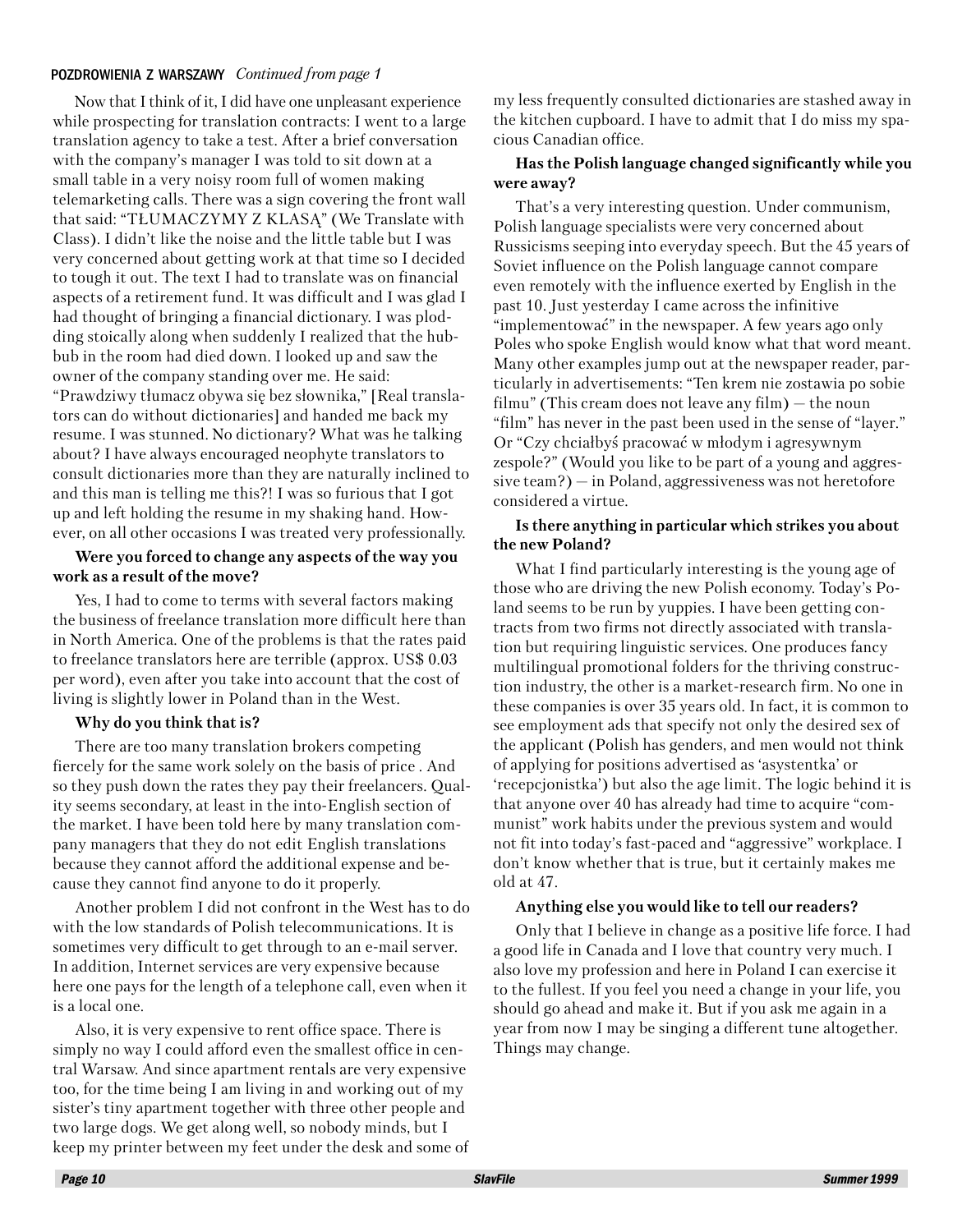## *The Slovist*

*Raphael Alden*

Idioms, idioms, idioms. Communicating without the use of idioms may not be easy, but, on the other hand, translating them is no piece of cake.

Here are some for you:

"**Share the pain, share the gain**" – with these words the VP of a joint venture began a toast.

Most American movies shown on TV in Moscow these days do not have subtitles, but are dubbed. I happened to be at a friend's house when an old Clint Eastwood movie was on TV. Although I had seen the movie before, I started paying attention to it in order to listen to the interpreter. I was waiting for the well-known episode in which Eastwood says: "Go ahead, **make my day**." I wanted to hear how the interpreter would render this phrase. And when I heard him say, "**Ну давай, сделай мне приятное,**" I felt I had wasted my time. Please give me your suggestions. I will make sure to pass them on to the interpreter in Moscow.

He was expected to be **a man for all seasons**.

American and Russian partners assembled for a JV meeting. Both parties approached the conference room. It was locked. Someone was sent to fetch the key. The person returned in 30 minutes with the key. "**Тебя только за смертью посылать,**" – commented one of the Russian bosses.

Father: "Is he taking good care of you?" Daughter: "Yes, father." Father: "**He'd better**".

Доедете до города Печора, а дальше **на перекладных**.

"Why was he [a recently hired corporate attorney] laid off?" "He had very **poor judgment**".

And while you are at it, try this:

"I will agree to this although **it is against my better judgment**." At the time it was translated "хотя это против моих принципов".

I interpreted a speech by the newly appointed director general of the joint venture. Here are some sentences from his speech that gave me a hard time:

Один поручил другому, другой перепоручил третьему, тот еще кому-то и получился **испорченный телефон**. *Editor suggests: "It was like a game of 'telephone*.'"

**В изощренности** при решении арбитражных споров **им не откажешь**.

Все эти разговоры ведутся **на пустом месте**.

Я не сторонник **кадровой чехарды**, но в данном случае именно так и придется поступить.

I translated this as **"personnel reshuffling,**" but I would be happy to hear something from you.

Я **все-таки** 25 лет проработал в нефтяной индустрии.

*Editor suggests: After all, I have worked in the oil industry for 25 years.*

Будете плохо себя вести – **не взыщите** – уволю.

В работе я требую полной **самоотдачи** от всех подчиненных.

Сложилась ситуация, при которой **третий – совсем даже не лишний.**

*Editor suggests: A situation arose in which the third person was in no way the odd man out (or perhaps a fifth wheel).*

That was some speech, wasn't it?

"**We'll be right back,**" - the phrase used before a commercial on TV, turned out to be a problem for Russian TV interpreters. Often in Russia it is translated as: "**А сейчас - реклама**." What do you think?

With regard to the idioms published in the last issue, a number of readers sent suggestions.

These came from Masha Entchevitch:

 $\dots$  to face the music  $-$  ты натворил, тебе и ответ держать, тебе и отвечать

quaking in my boots  $-$  у меня поджилки затряслись от страха

Let's go kick some butt – пойдем покажем им/ему, пойдем зададим им жару, разнесем в прах

злые языки – nasty gossips. *Editor suggests: evil tongues.*

не доросла до этого – our country is not there yet, hasn't gotten there yet

getting such a sector on its feet – поставить такую отрасль на ноги

bake sales – благотворительная продажа булочек, благотворительные чаепития

 Vanda Voytkevych provides a definition for **"… группа наворотила такого …"**

Согласно электронному словарю LINGVO 5.0 перевод на русский глагола "наворотить (наворачивать)" (что-л.;чего-л.) в прямом и переносном смысле - heap up; pile up. Однако, по контексту я бы перевела как "to make mess of…"

> *Send suggestions to the Slovist, Raffi Alden, at raffialden@aol.com, phone and fax: (661)665-7703.*

#### ATTENTION ALL SLOVIST FANS: Share Your (Linguistic) Wealth! Idiom Savants Session at St. Louis ATA Conference!

Is the Slovist column the first thing you read in *SlavFile*? Is there some Russian (English) idiom you are dying to find the English (Russian) equivalent of? Are you the only person in the world who knows the true ideal translation of some English or Russian idiom? Do you love to stump the experts? Well, do we have a session for you! Slovist, Raffi Alden, and SlavFile Editor, Lydia R. Stone, are planning an interactive session on R<>E idiom translation. We conceive of this session as half workshop and half game show. If you are planning to be in St. Louis and would like to join us, we invite you to pack your idioms along with your toothbrush. If you do not know or are not planning to attend the conference, we invite you to send candidate idioms on their own to Lydia or Raffi. We promise to give you full credit and to let you know what the session at large had to say about your contribution. Lydia's coordinates can be found on the masthead. Raffi can be reached at: 661-665-7703 (phone and fax) or: raffialden@aol.com.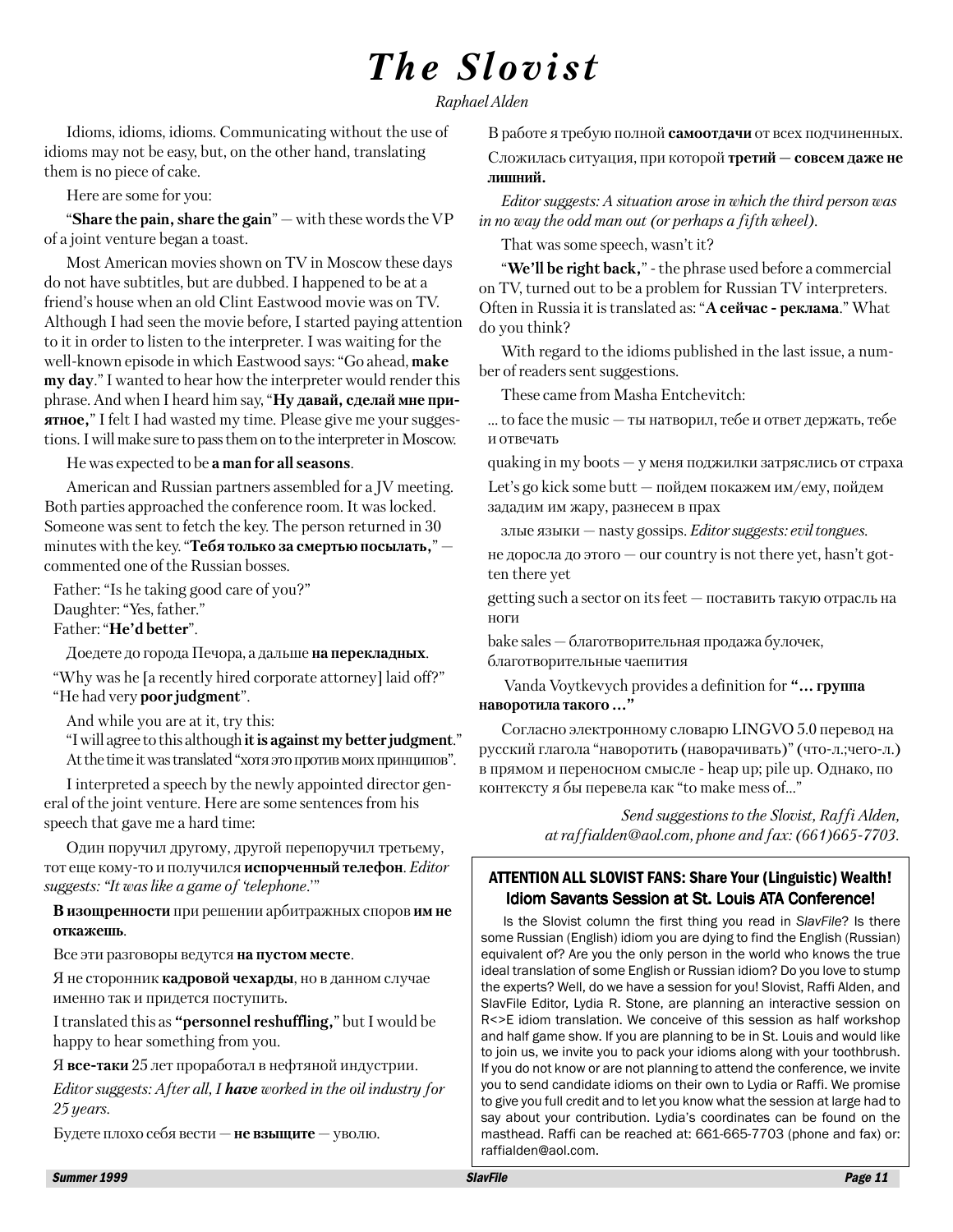#### THE THIN RED LINE, OR ADVENTURES IN COMMUNITY INTERPRETING

*Tomasz Popławski*

In the rarified world of the UN or high-level business interpreting, it is clear what is expected from a language professional. Sure, there are the horror stories about drunk delegates needing to be reminded about the difference between a call girl and an interpreter, but generally, if you know your job, if you are discreet, and if you know how to keep your ego on a short leash, you meet or exceed your clients' expectations.

But then there is the strange borderland where interpreting meets community service. For a lack of a better name, let us call it "community interpreting." Rules are few, expectations are illdefined, and there are surprises aplenty. In seven years of working in such a setting in Chicago, I have been asked to be a lawyer, a baby-sitter, a marital counselor, a private eye, a document forger, and a pimp, to name a few. I chose to forego most of these opportunities, usually to the dismay of my clients.

This article contains several war stories, and of course any of my colleagues could probably match them with something just as juicy. But my main goal is to initiate a discussion on a subject of no little importance to practitioners of community interpreting: where is the thin red line you should not cross if you want to think of yourself as a professional interpreter? I have no clear-cut answers, and would greatly appreciate your thoughts on the subject. I do not think such stories are unique to Chicago Poles. But size matters: even if statistics about Chicago being the second-largest Polish city in the world are a bit exaggerated, it is a large community.

#### Making him look good

"Sir, I've applied for my wife so that she can become a permanent resident. But I'm worried now because they say that if you stay in the country without a visa for over six months, you can be deported when you show up for the interview. Is this true?"

"Well, I had this friend in law school, whose father, by the way, was the previous State Attorney before my father got the job," Mr. G. began his answer during a "call-an-immigration-lawyer" live radio program. The audience was Polish, Mr. G. was American, I was his interpreter. Had it been our first time, I'd have certainly gone with him into a five-minute rambling discourse not even remotely pertinent to the question. But I had been doing it for a year, so I asked the sound engineer to turn down Mr. G's microphone and said in Polish: "Well, sir, nothing is certain at the moment, but it is likely that the new rule will not apply to wife-andhusband situations. It seems that the INS realizes the humanitarian ramifications of splitting up millions of marriages." Did I commit the ultimate professional crime? I do not know, even now. The program was supposed to bring some clients to Mr. G's ailing (do you wonder why?) immigration-law practice. Making his answers understandable was in my job description; he paid me to do just that. And I knew the answer very well, we had spoken about it just before the program. On the other hand, was I not supposed to "just say what he says?" This happened two years ago, and even now I am not sure that I should have gone so far. How about all those clients that did come to his office after hearing the show and then were badly served?

#### "It is all in your hands"

"You know, I have this problem, you know, I would like to drive to work, but they say no, can you help me, I didn't know what to say, you were there before, you know what I should say." Translation: "I have a DUI conviction. I applied for a permit to drive to work but they turned me down because I did not know how to answer their questions. You've been there before, so go with me and no matter what I say, tell them what they want to hear." Clients very often expect you to improve on what they are saying in court or during an immigration interview.

I have never been tempted to help a guy with three drunkdriving convictions get back his license to kill. This is a clearcut situation: I am sworn to interpret "truthfully and faithfully," I am taped, I have no business taking upon myself the responsibility of putting this guy back on the road, I am not his attorney. And yet, you would be surprised if you knew how many "ethnic interpreters" make a good living breaking all those rules. I do not. Yet even such situations are not all black-and-white, for a practical reason. How far should I go to make a client sound coherent? What do I do with his grammar and usage errors? I tend not to interpret into bad English in order to imitate a client's bad Polish. In my opinion, trying to find similar errors in other language, especially while interpreting, can be dicey, not to mention the fact that if one has an accent in English (I do), such mistakes may leave the American audience wondering whether the interpreter knows what he or she is doing.

Here is an interesting variation on the subject. A few years ago I heard the following comment from a personal injury lawyer: "I like to hire you because you always make my clients sound literate and educated, even though many of them are not." Should I be proud? This is truly a gray area. There is no doubt that a court-appointed interpreter should refrain from smoothing the language, etc. How about an interpreter hired by a personal injury lawyer for the specific purpose of helping him "look good" in the eyes of the jury? I do not mean changing his testimony, but of course one can interpret a sentence to sound more or less convincing without breaking the oath to "interpret faithfully and to the best of my ability." Should we be on the side of blind justice, or become involved in the adversary system?

#### Sisters of Mercy?

The phone rang at 3 a.m. Shaken badly, expecting some terrible news (what else?) I picked up the receiver.

"Sir, this is the Northwestern Hospital emergency room. We have a man here, he's pretty drunk, badly beaten up, and doesn't speak any English. Could you help us?"

Would you? How would you balance your willingness to help a compatriot, or just any human being, with the proud principle of providing services only for a fee, as other professionals do? Is this a case similar to a doctor's refusal to help an accident victim on the street, or more like an attorney's withdrawal from a case when a client does not pay? I helped the first time. I *Continued on page 14*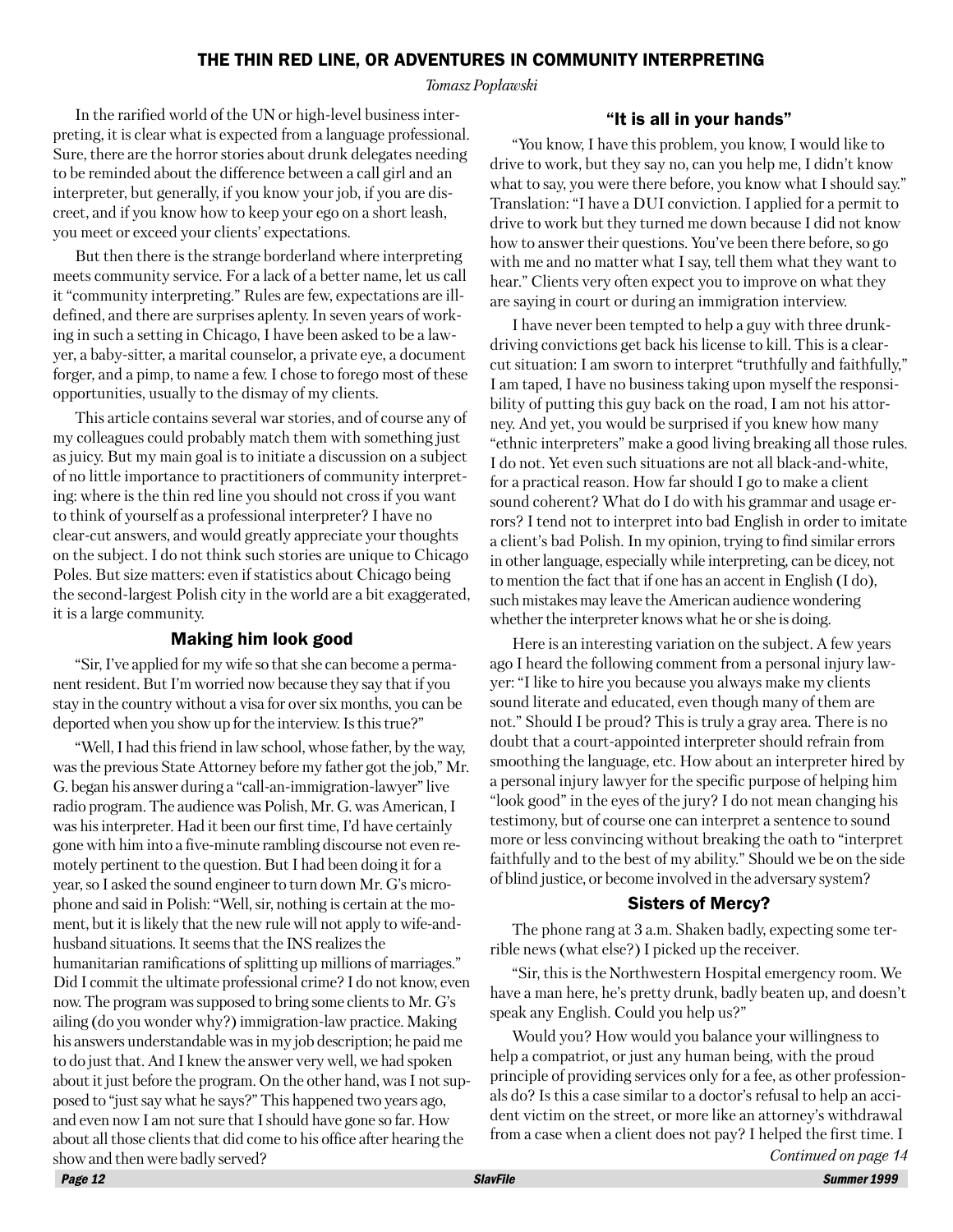#### НОВЫЕ СОКРАЩЕНИЯ В РУССКОМ ЯЗЫКЕ 1996-1999

Около 10,000 терминов. Под ред. И.В.Фаградянца. - М.: ЭТС - 1999, 160с.

#### ISBN 5-93386-001-8 *Галина Рафф*

На днях я заглянула на сервер издательства «ЭТС» по адресу <www.ets.ru/homer.htm>. «ЭТС» специализируется на выпуске и продаже словарей, а также их электронных версий. Одной из новинок издательства является словарь «Новые сокращения в русском языке 1996-1999». Словарь стоит \$7, включая международную авиа-доставку.

В соответствии с описанием «настоящее издание содержит около 10000 новых сокращений и состоит из двух частей. Первая часть включает сокращения, не вошедшие в "Новый словарь сокращений русского языка", а также появившиеся в русском языке в период 1996-1999 годов. Во второй части приводятся сокращенные и полные названия федеральных органов исполнительной власти и органов при Правительстве Российской Федерации по состоянию на 01.04.99 и правила их написания. Словарь рассчитан на самые широкие круги пользователей.»

На сервере также предлагается онлайновая версия этого словаря. Онлайновым словарем очень просто и удобно пользоваться. Поиск может производиться по аббревиатурам или всему тексту словаря. Используя несколько ключевых слов, я буквально за несколько минут смогла собрать приводимую ниже выборку.

**АБСТ** автоматизированный банк стандартизованных терминов **АГНЦ** академический государственный научный центр **АДС** американский депозитный сертификат **АзБР** Азиатский банк развития **АЗПАК** (англ. Asian and Pacific Council - ASPAC) Азиатско-Тихоокеанскийсовет **АИК** аналитический информационный комплекс **АИЦ** административно-информационный центр **АКАСТ** (англ. Advisory Committee on the Application of Science and Technology to Development - ACAST) Консультативный комитет по применению достижений науки и техники в целях развития (США) **АКИБ** акционерный коммерческий инвестиционный банк **АКК** (ACC, Administrative committee on coordination) Административный комитет (ООН) по координации **АКСб**АкционернныйкоммерческийСберегательныйбанк (РФ) **АНО** автономная некоммерческая организация **АНПП** аграрное научно-производственное предприятие **АРЦ** адаптационно-реабилитационныйцентр **АСИС**автоматизированная статистическаяинформационная система **АТЦ** антитеррористический центр **АУВД**автоматизированноеуправлениевоздушнымдвижением **БД** банк данных **БМС** банк международных стандартов **БФК** бюджетно-финансовый комитет **ВКЦ** временный координационный центр **ВОКА** (VOKA, Volunteers in Overseas Cooperative Assistance) Добровольная организация содействия фермерскому и кооперативному движению за рубежом **ВОПГ** Всемирная организация породненных городов **ВСО** военно-строительная организация **ВТК** валютно-тарифный комитет **ВФУ**валютно-финансовоеуправление **ВЦ**ветеринарныйцентр, выставочныйцентр, вычислительныйцентр **ВШК**Военно-штабнойкомитет (ООН) **ВЭБ** Внешнеторговыйэкономическийбанк (РФ) **ВЭФ**Всемирный экономический форум **ГАСН** государственныйархитектурно-строительныйнадзор



**ГГПУ**Главное государственно-правовое управление **ГДО** государственное долговое обязательство ГЖС государственный жилищный сертификат (РФ) **ГИА**государственноеимущественное агентство **ГИВЦ** государственный информационно-вычислительный центр **ГИФ**Глобальный информационный фонд **ГКК** Государственный комитет по космонавтике, Государственный контрольный комитет **ГКРП** Государственный комитет по поддержке и развитию малогопредпринимательства (РФ) **ГКУ** Главное контрольное управление (при Президенте РФ) **ГМУ**Главноемедицинское управление, государственный музей-усадьба **ГНИП**государственноенаучно-исследовательскоепредприятие **ГНИЦ** Главный научно-информационный центр **ГНС** государственная налоговая служба **ГОМУ**Главноеорганизационно-мобилизационное управление (Генерального штаба Министерства обороны РФ) **ГПВО** государственноепроизводственное внешнеторговое объединение **ГПУ**Главноеправовое управление (РФ) **ГПЭУ**Главноепланово-экономическое управление **ГСМО** государственное строительно-монтажноеуправление **ГСУ**Главное строительное управление (Минобороны) **ГУВБиФ**Главное управление военного бюджетаи финансирования (МОРФ) **ГУВС**Главноеуправление внешних связей **ГУГПС** Главное управление государственной пограничной службы (РФ), Главное управление государственной противопожарной службы (РФ) ГУЗГИ Главное управление защиты государственных интересов **ГУП** государственное унитарное предприятие **ДКБ** депозитарно-клиринговый банк **ДКО** депозитарно-клиринговая организация **ДНЗ**денежно-налоговыйзачёт **ДЭП** дорожно-эксплуатационноепредприятие **ЕЦБ** Европейский центральный банк **ЕЭП** Европейское экономическое пространство ЖРЭП жилищное ремонтно-эксплуатационное предприятие

Summer 1999 SlavFile Page 13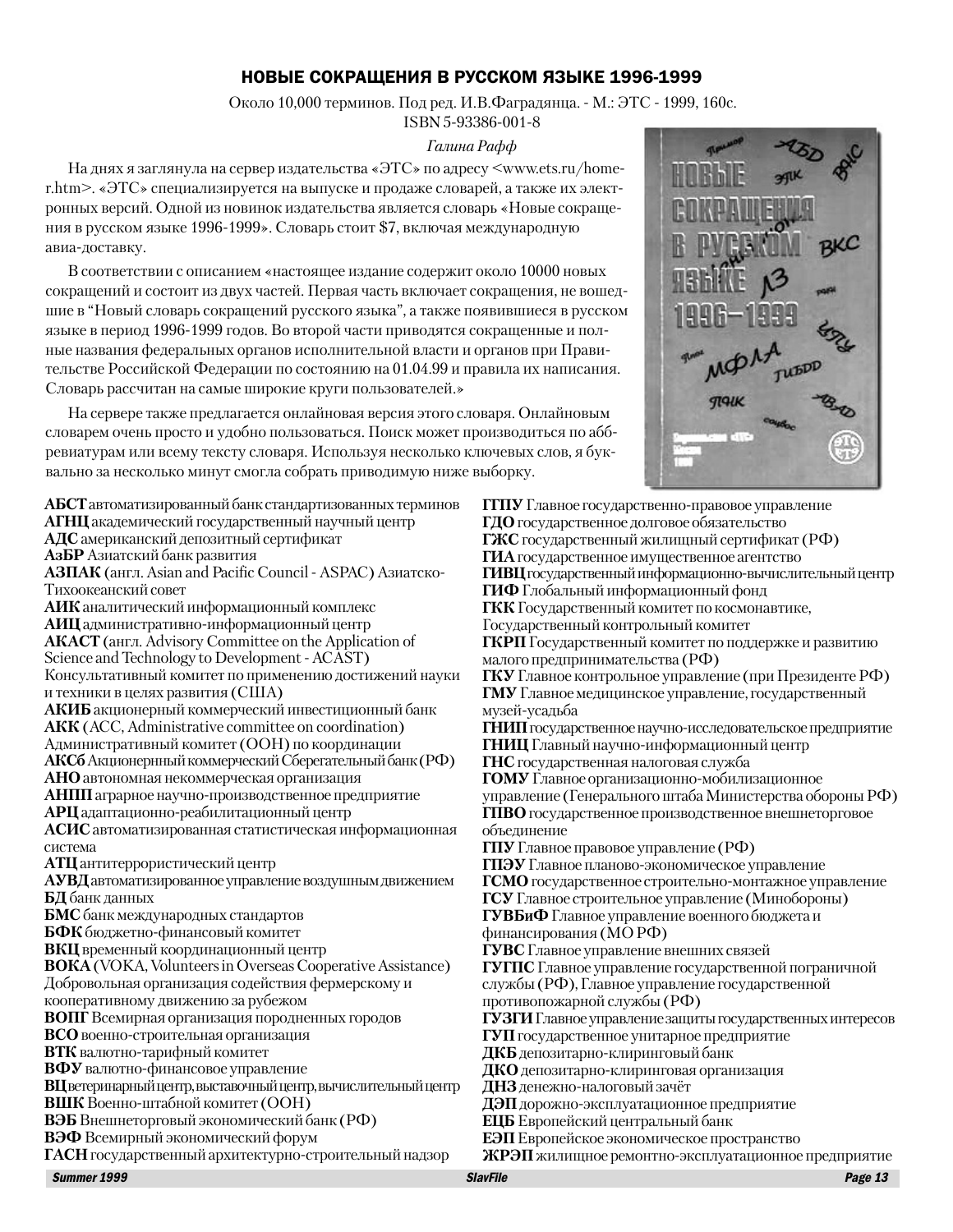**ЖТС** жилищное товарищество собственников **ЖЭО** жилищно-эксплуатационная организация **ЗДП** золотодобывающее предприятие **ЗИЦ** зональный информационный центр (ГУВД) **ИАБ** ипотечный акционерный банк **ИБ** информационный бюллетень **ИИТ**измерительно-информационная техника **ИКАО** Международная организация гражданской авиации **ИКС**информационная коммерческая система **ИМО** Международная морская организация (IMO, International Martime Organization) **ИСО** Международная организация по стандартизации (англ. International Standardization Organization - ISO) **ИТСО** (англ. International Telecommunication Satellite Organization - ITSO) Международнаяорганизацияспутниковойсвязи **КБ** кооперативный банк **КБСР** Коммерческий банк социального развития **КИБ** коммерческий инвестиционный банк **КИКБ** коммерческий инвестиционно-кредитный банк **КИПБ** коммерческий инвестиционный промышленный банк **КК** координационный комитет **КНИЦ ВКС** Координационный научно-информационный центр Военно-космических сил России **КС** консультативный совет **МБО** международная благотворительная организация **МИСОД**Международная информационная система по опубликованным локументам **МИЦ**Международныйинформационныйцентр (Париж, ЮНЕСКО) **МКАБ**Международный коммерческий акционерный банк **МКБ** Межотраслевой коммерческий банк **МКЗБ** Московский коммерческий земельный банк **МЭК** Межгосударственный экономический комитет (СНГ) **МЭС**Международное экономическое сотрудничество (фонд) **НК** налоговый колекс **НМЭП** новый международный экономический порядок **ОЭК** объединенный экономический комитет **ПЭО** планово-экономическийотдел РКЗ районный комитет по землепользованию **РОСТЭК**Российская таможенная экономическая компания **РСКБ** Республиканский социальный коммерческий банк **РТС** районная телефонная станция **РУ** районная управа **РЭО** районныйэксплуатационный отдел РЭС районная электросеть, региональный экономический союз **САКБ** совместныйакционерный коммерческий банк **СИУ**справочно-информационныйузел **ССЭЗ**специальная свободная экономическая зона **СЭЗ** специальная экономическая зона **ТАИС**телевизионнаяавтоматическаяинформационнаясистема **ТОФЭС** Территориально-отраслевой финансовоэкономический союз **ТЭП** технико-экономическоепланирование **УНБИС** (UNBIS, United Nations bibliographic information system) Библиографическая информационная система ООН **ФИЦ** Федеральный информационный центр **ФЭС** Финансово-экономический союз **ЦЭР** Центральный экономический район (Россия) **ЧЭБ**чистое экономическое благосостояние **ЭОС**экономическое обоснование создания

The URLs were valid at press time. You may require a browser upgrade, additional Cyrillic utilities or fine-tuning of your software to view these sites properly.

## Notice to Pushkin Lovers

Alexander Sergeevich's 200th birthday has come and gone. If you feel that you did an inadequate job of celebrating it, it's not too late to make amends! Between now and our gathering in St. Louis take some time to ponder various successes and failures at English-language Pushkin translation – or perhaps take a stab at it yourself. Bring your thoughts/attempts to the SLD's celebration of the Pushkin Bicentennial. (Preparation is not, of course, a requirement for audience participation.) In addition to some short presentations on Pushkiniana by our panelists, we, as a group, will take a comparative look at the evolution of Pushkin in English. Comments, suggestions or contributions? Contact Nora Favorov at 919-967-4203 or HopaF@aol.com. The phone number will change in July, but the e-mail will remain the same.

## NEW DICTIONARIES

#### KATZNER DICTIONARY NOW AVAILABLE ON CD-ROM

A CD-ROM version of Kenneth Katzner's English-Russian Russian-English Dictionary has just come on the market. It contains everything in the "Revised and Expanded Edition" of 1994, plus a great deal of new material that the author has added in preparation for a future third edition. It works on a PC with Windows 95, Windows 98, and Windows NT. To order, send \$45 plus \$3 for shipping and handling to Wordfind, Box 5707, Washington, D.C. 20016, though it can also be ordered online <www.wordfind.com>.

#### From CASH COWS to DOGS to STARS:

#### English/Russian- Russian/English Glossary of Marketing Terms.

The Glossary edited and translated by Dasha C. Nisula was published this year by the American Council for International Education: ACTR/ACCELS. The Glossary may be ordered for \$10.00. Call Elizabeth Allin at (202) 833-7522 or contact her electronically at books@actr.org.

Note: Compiler Dasha Nisula has promised SlavFile an excerpt from this work for our next issue.

#### THE THIN RED LINE *Continued from page 12*

adamantly refused the second time, suggesting a proper fee arrangement, seeing it otherwise as an open invitation to wake me up every other night. But while I have explained to myself many times that I was right and they were wrong, I still have lingering doubts.

I would like to finish my article with a call to discuss these and similar issues. I believe this is not a mere lofty moral issue: after all, feeling that you are doing the right thing is important to your professional success.

*Tomasz Popławski lives in Chicago. He is a member of ATA and SLD, accredited English >Polish. He specializes in conference interpreting and technical translation, but also goes to court and does the other things described in this article. He can be contacted at 773-929-1341 or at tomekp@flash.net.*